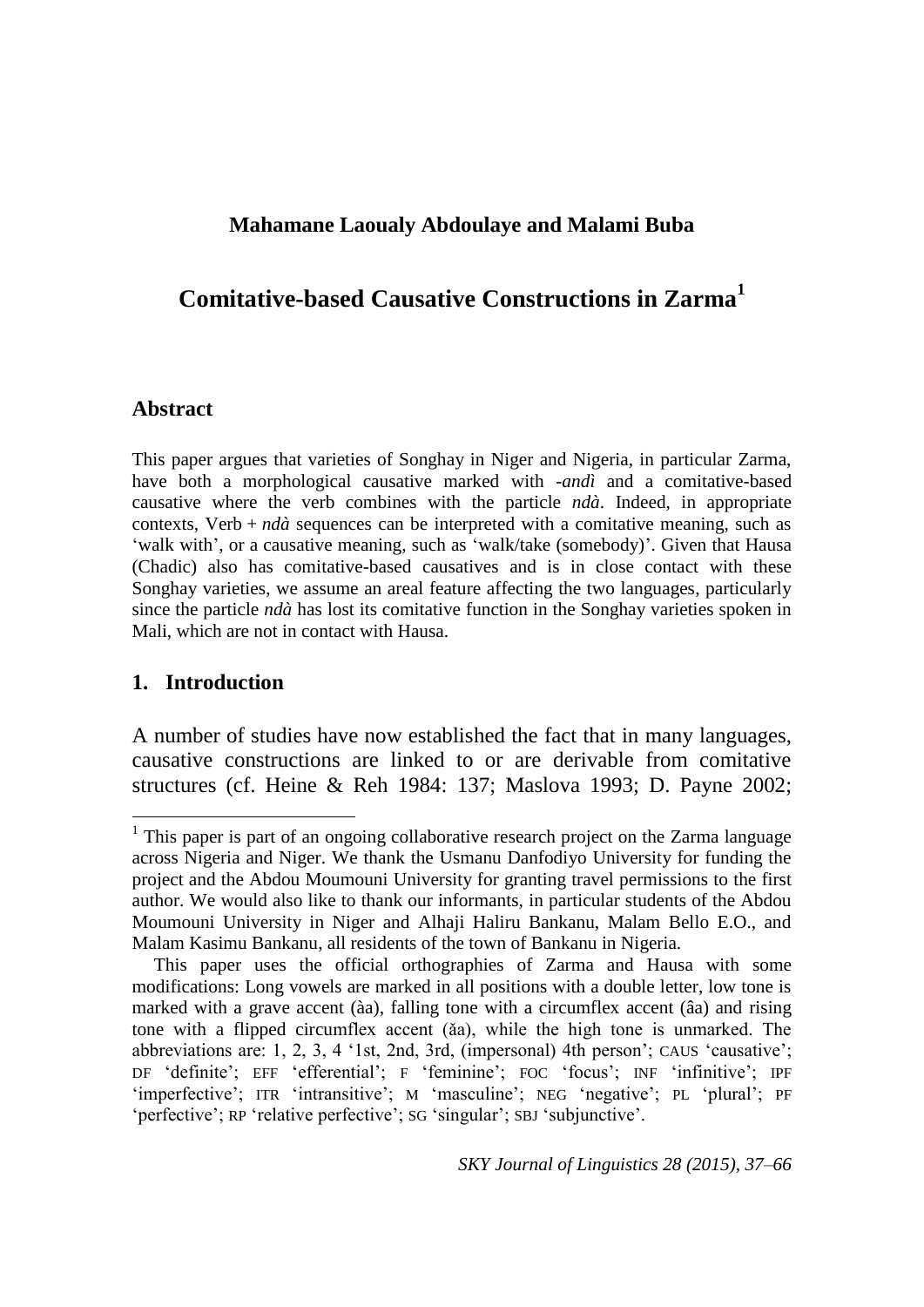Shibatani & Pardeshi 2002: 148–149; and others). Zarma<sup>2</sup> and Hausa are two languages that have comitative-based causatives, though this fact has not been clearly recognized for both languages. Indeed, in previous descriptions (cf. Hamani 1981; Oumarou Yaro 1993; Bernard & White-Kaba 1994), causative meaning in Zarma is thought to be marked with the suffix -*andì* and only three monosyllabic verbs (*koy* 'go', *kâa* 'come' and *yêe* 'return') have been noted to exhibit an alternative causative form where they combine with a particle *ndà*. Both causative types are illustrated next in  $(1-2)$ :

- (1) a. *Zànk-ey gòro taabùl-òo bôŋ.* child-DF.PL sit table-DF on 'The children sat on the table.'
	- b. *Fàati nà zànk-ey gor-andì taabùl-òo bôŋ.* Fati PF child-DF.PL sit-CAUS table-DF on 'Fati seated the children on the table.'
- (2) a. *Hiimù koy ndà ngà cor-ey Iisà mè.* Himu go with 3SG friend-DF.PL river shore 'Himu went to the river with his friends.'
	- b. *Hiimù koy ndà zànk-ey Iisà mè* (= *Hiimù kò-nda zànkey Iisà mè*)*.* Himu go CAUS child-DF.PL river shore 'Himu took the children to the river.'

In (1), the base verb *gòro* 'sit' can take the suffix -*andì* (a tone-integrating affix with the tonal pattern "…HL#", i.e., with all high tones and a final low) to express a causative meaning 'cause to sit, seat', as seen in (1b). In (2), the verb *koy* 'go' is followed by the particle *ndà* with a comitative sense in (2a) or a causative meaning in (2b). The causative interpretation alone is possible when the verb is morphologically fused with the particle, as indicated in the alternate sentence in parentheses in (2b). In previous

<u>.</u>

 $2$  Zarma (or Zarma Chiine [zarma ci:nè] "language of the Zarma") is the most important Songhay language in terms of number of speakers (Nicolaï 1983). It is located in Western Niger, along a section of the Niger river and in a large swath of territory east of the river, the *Zarmaganda*, the Zarmaland proper, but also in the *Zarmataray* (lit. 'relating to the Zarma'), an area of further expansion (cf. Gado 1980) that puts the Zarma people in contact with other linguistic groups. The Zarma language is also present in emigration areas in northwestern Nigeria and in some of the major West African towns.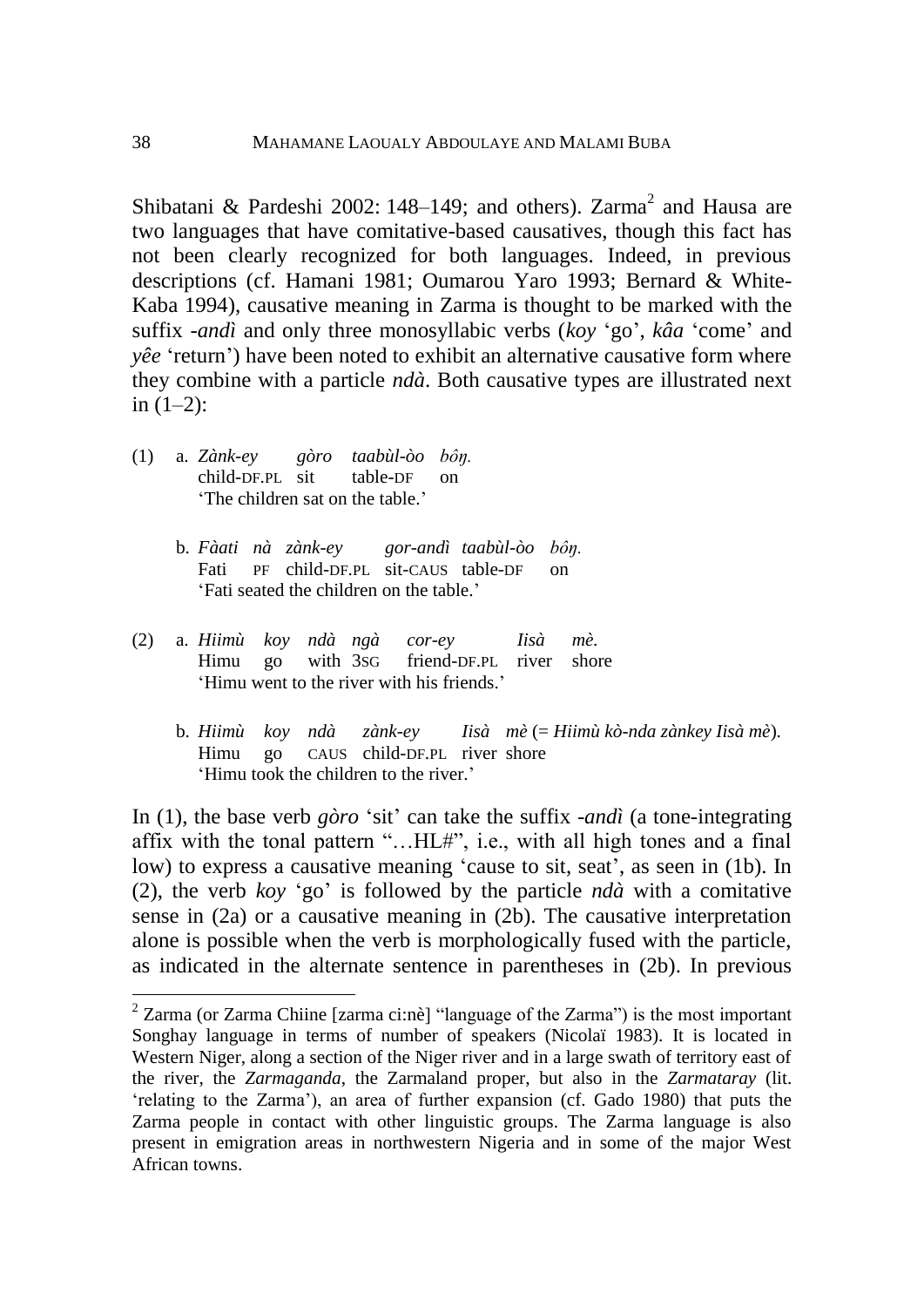descriptions of Zarma, the causative construction in (2b) is thought to be restricted and apply only to the three verbs *koy* 'go', *kâa* 'come' and *yêe* 'return'. It may also be noted that comitativity marking is overall a restricted function of *ndà* in Zarma. For these reasons, it is only recently (cf. Abdoulaye & Sidibé 2012) that the link between comitative and comitative-based causative constructions has been explicitly established for Zarma, despite the availability of relevant data in published sources (cf. Section 2.2, discussion of examples (14–15) below).

The first aim of this paper is to survey the comitative-based causative constructions in Zarma and document the little-reported spread of the construction from the three monosyllabic verbs to other verbs in Zarma and other Songhay varieties in Niger and Nigeria. To this end, the paper adopts the verb classification system proposed in Van Valin (2007) and examines the behavior of the aspectual verb classes with respect to the two causatives. Secondly, the paper also posits a link between the situation in Zarma and in Hausa. Indeed, Hausa (Chadic) actually has a more extensive use of comitative-based causative constructions, which come in two varieties. In the most frequent construction, the verb takes an affix -*a*<sup> $\hat{r}$ </sup> and is also followed by the particle *dà* (except when the causee nominal is displaced or omitted). In the second case, the verb is simply followed by the particle *dà.* The two causative constructions and a plain comitative sentence are illustrated in the following:

- (3) a. *Sun gusàa dà buhuuhuwà-n cikin zaurèe.* 3PL.PF move CAUS sack.PL-DF in hall 'They moved up/pushed further the sacks into the entrance hall.'
	- b. *Taa zaun-aȓ dà bàaƙii cikin ɗaakìi.* 3F.SG.PF sit-CAUS CAUS guest.PL in room 'She seated the guests inside the room.'
	- c. *Muusaa yaa daawoo* (*tàare*) *dà ɗa-n-sà.* Musa 3M.SG.PF return together with son-of-3M.SG 'Musa returned (together) with his son.'

In (3a), the base verb *gusàa* 'move up' is followed by the particle *dà* with a clear causative meaning. In (3b), the base verb *zaunàa* 'sit' has an added suffix  $-a\hat{r}$  and is then followed by the particle  $d\hat{a}$ . Hence, both causatives are associated with *dà*, which also functions as the comitative marker in Hausa. For this reason, we take them both to be comitative-based causative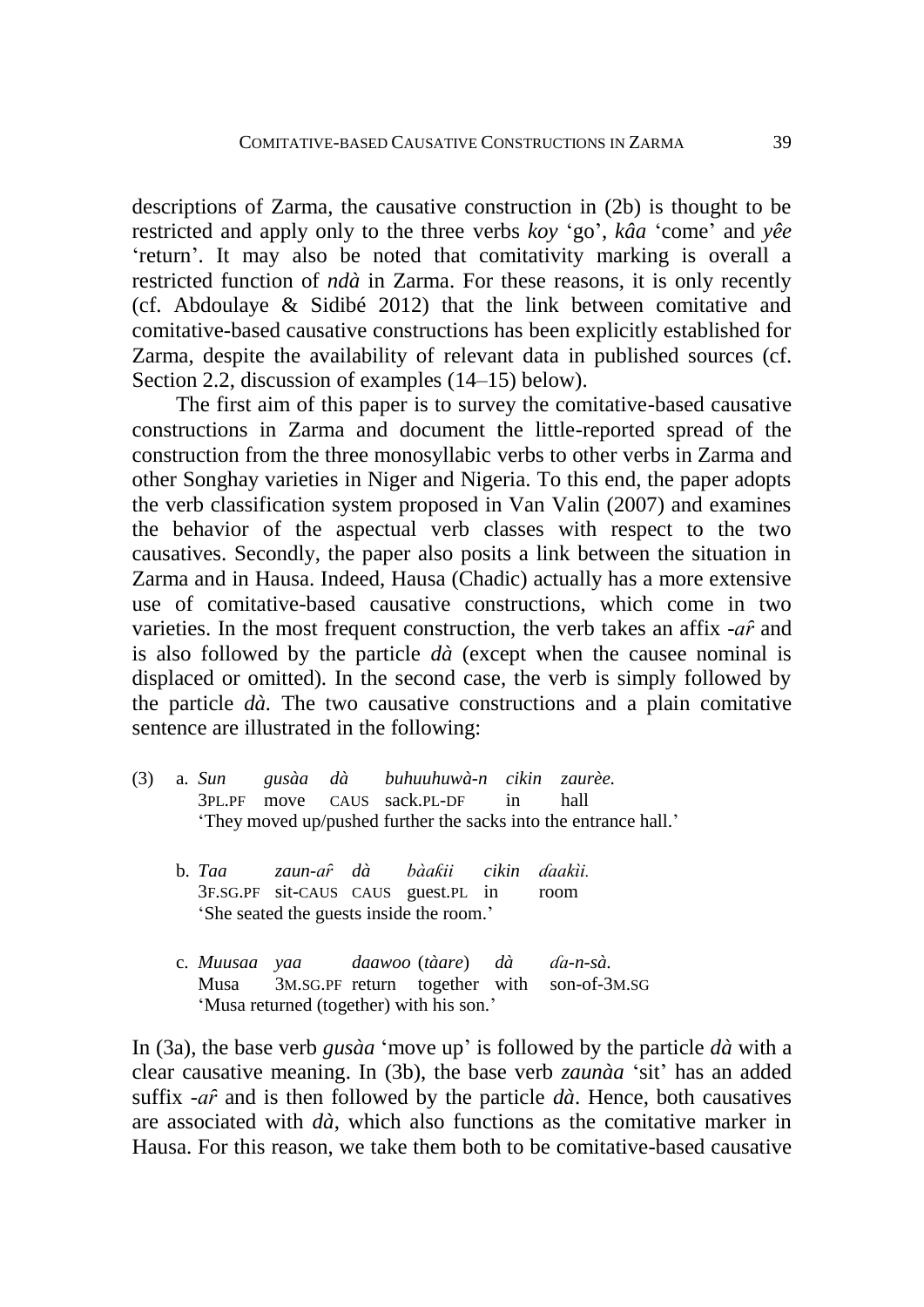constructions (it should be noted that both constructions can have noncausative meanings, as will be seen in Section 3, see discussion of examples 23–24 below).

The basic assumption underlying our discussion is that a causative form expresses causation, i.e., it is a grammatical form where the intervention of a causer is regularly marked on the verb or very near to it (cf. Haspelmath 1993). We take the causer as the argument instigating or carrying out the action through the mediation of the causee and, consequently, the causee is the argument carrying or undergoing an action under the induction of a causer. This would be the crucial difference between a (comitative-based) causative construction and a regular comitative structure. In the comitative structure, the two participants are animate and, typically, have equal access or control over the event, or the issue of who is in control may be either pragmatically determined or simply be irrelevant to proper interpretation.

The paper uses grammaticalization theory (Bybee & Pagliuca 1987; Hopper & Traugott 1993; and others). In particular, we assume that various grammaticalization processes can apply to constructions over time, usually in different contexts, and lead to polysemy, in this case the various functions of a comitative particle (cf. Abdoulaye 2004; Abdoulaye & Sidibé 2012). Also, of particular importance is the idea that a construction engaged in a given grammaticalization path can continue its grammaticalization course and spread to new contexts that can take it further away from its original form and function. For this reason, we will see that some comitative-based causative constructions do not imply a coaction; that is, they do not entail a situation where both causer and causee are animate and perform the same action together. Also, a construction that starts with independent words may progressively undergo fusion, where a formerly independent word becomes an affix, such as when the comitative particle becomes an affix on the verb both in Hausa and in Zarma (see discussion of example 2b above). The data for this study came from various sources. First, we looked at the available literature (dictionaries, folktale collections and scholarly papers). We also carried out grammaticality judgments and discussion with university students and other speakers. Finally, we collected texts in Bankanu (Sokoto, Nigeria) using the pear story film.

The paper is structured as follows. Section 2 presents the two main direct causative forms in Zarma and the spread of the comitative-based causative construction. Section 3 presents the comitative-based causative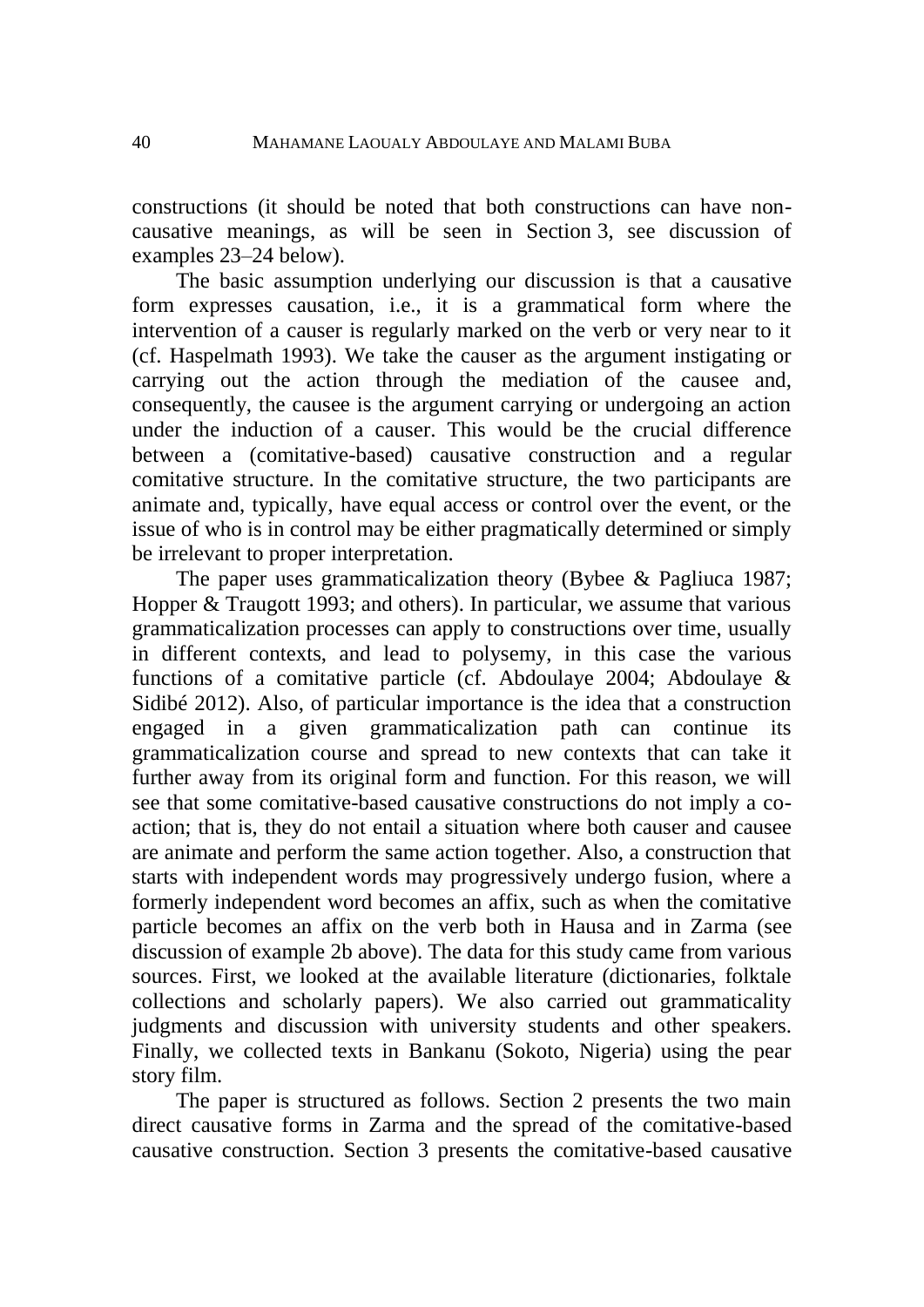constructions in Hausa. Section 4 sketches the grammaticalization processes involved in the switch from a comitative structure to a comitative-based causative construction and briefly compares the situation in Zarma and Hausa. Since in the main Songhay varieties spoken in Mali the particle *ndà* has lost its comitative usage (cf. Heath 1998: 132, 1999: 152), this paper claims that Zarma and Hausa share a productive comitative-based causative construction as an areal feature. Indeed, the two languages, albeit genetically unrelated, have nonetheless been in contact for many centuries and share many other areal features (cf., amongst others, Gouffé 1970–1971; Zima 1992, 1997).

## **2. Two direct causative forms in Zarma**

As seen in the introduction, Zarma has a typical -*andì* morphological causative and a comitative-based causative. We will see that both causatives can express direct causation in the sense that the causer has control over the causee in carrying out the action; that is, the causer is physically and instantly responsible for the action (cf. T. Payne 1997: 181; Shibatani & Pardeshi 2002: 140). In the appropriate contexts, both causatives can also express indirect causation where the intervention of the causer is spatially and/or temporally removed and typically is mediated through verbal means. However, it should be noted that indirect causation in Zarma is chiefly expressed with a periphrastic causative construction using the verb *daŋ* 'put', a construction that will not be dealt with in this paper.<sup>3</sup>

In this section, we survey the two causatives and document the comitative-based causative construction in the language.

## **2.1 The morphological** *-andì* **causative form**

1

The -*andì* form is the Zarma general causative strategy, spanning various types of verbs, including transitive and intransitive verbs, unaccusative and unergative verbs, etc. To illustrate its coverage, we will test it against the verb classes put forth by Van Valin (2007: 9–13), following the original

<sup>3</sup> Beside this periphrastic construction, Zarma also has the causative expression *kǎa taray* (= *kaataray*, *kà taray*) 'publish, make known, make appear' based on the verb *kaa* 'take out/away' (cf. *dèenà kà taray* 'pull the tongue out', *tirà kà-taray* 'publish a journal/book'; cf. Bernard & White-Kaba 1994: 283).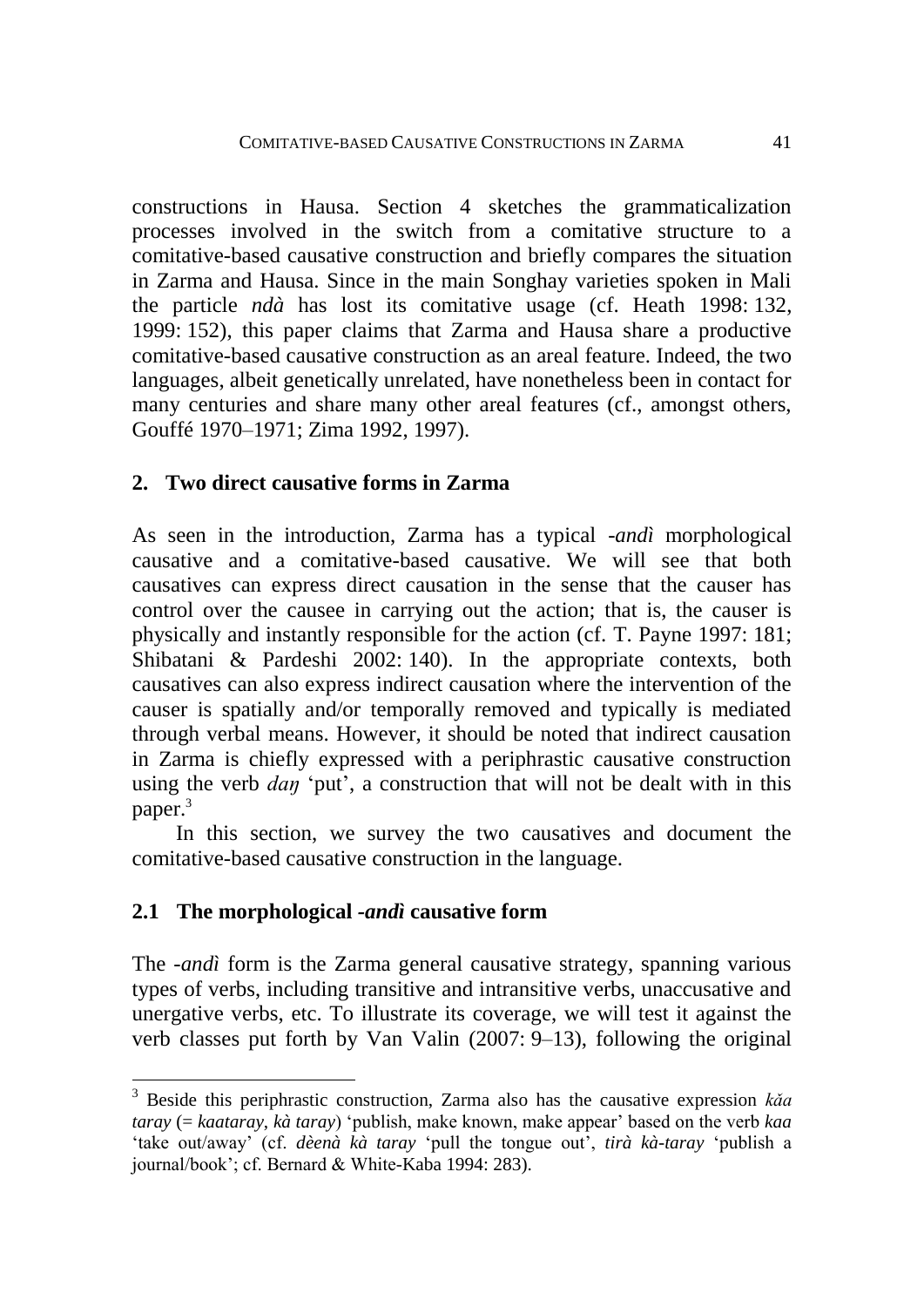proposals in Vendler (1967) and Dowty (1979). This classification takes into account the aspectual properties of verbs and distinguishes six groups. In the classification, the main contrast is between state verbs, which are [+static], and all other verbs, which are [-static]. State verbs code a nonhappening and include verbs expressing conditions (*be* + NP/Adj, *be broken*), localization, existence, emotions, and non-volitional perception and cognition verbs (*see, hear*), etc. State verbs are chiefly intransitive, though some can be syntactically transitive. Among the [-static] verbs, the activity verbs are also [+dynamic] because they involve an action. They also express an unbounded action. They include verbs coding body action (*cry*, *sleep, drink beer*), volitional perception, and atelic motion verbs (*walk*, *run*), etc. Active accomplishment verbs are similar to activity verbs, but they are bounded and hence have a [+telic] feature. They include consumption verbs (*drink one beer*), creation and destruction verbs, etc., but they also include activity motion verbs used in telic contexts (*run to the park*). Activity and active accomplishment verbs contrast with achievement verbs and plain accomplishment verbs that are [-static] but are also [-dynamic]. Achievement verbs are essentially state verbs augmented with an INGR(essive) operator in their logical structure; i.e., they express the (punctual) entry into a state/ condition. They include change of state verbs (intransitive *break*, *pop*) and volitional perception verbs (*notice*). Accomplishment verbs differ from achievement verbs by being durative and incorporating in their logical structure the predicate BECOME, stressing a durative change of condition. They include verbs such as *freeze* (= become frozen), *learn something*, *grow*, *die*, etc. Finally, the sixth class is that of semelfactive verbs, which are like achievement verbs, but can be dynamic (cf. *flash*, *blink, sneeze*). The classes are summarized next in (4) (from Van Valin 2007: 9).

| (4) | State verbs:           | [+static], [-dynamic], [-telic], [-punctual]   |  |
|-----|------------------------|------------------------------------------------|--|
|     | Activity verbs :       | [-static], [+dynamic], [-telic], [-punctual]   |  |
|     | Active accomplishment: | [-static], [+dynamic], [+telic], [-punctual]   |  |
|     | Achievement verbs:     | [-static], [-dynamic], [+telic], [+punctual]   |  |
|     | Accomplishment verbs:  | [-static], [-dynamic], [+telic], [-punctual]   |  |
|     | Semelfactive verbs:    | [-static], [+/-dynamic], [-telic], [+punctual] |  |

According to Van Valin, all six verb classes have a causative counterpart. The associated causative classes include verbs that are overtly marked (as per our definition; cf. *be afraid* and *frighten*) and verbs that are only notionally causative (cf. *the water froze* and *he froze the water*).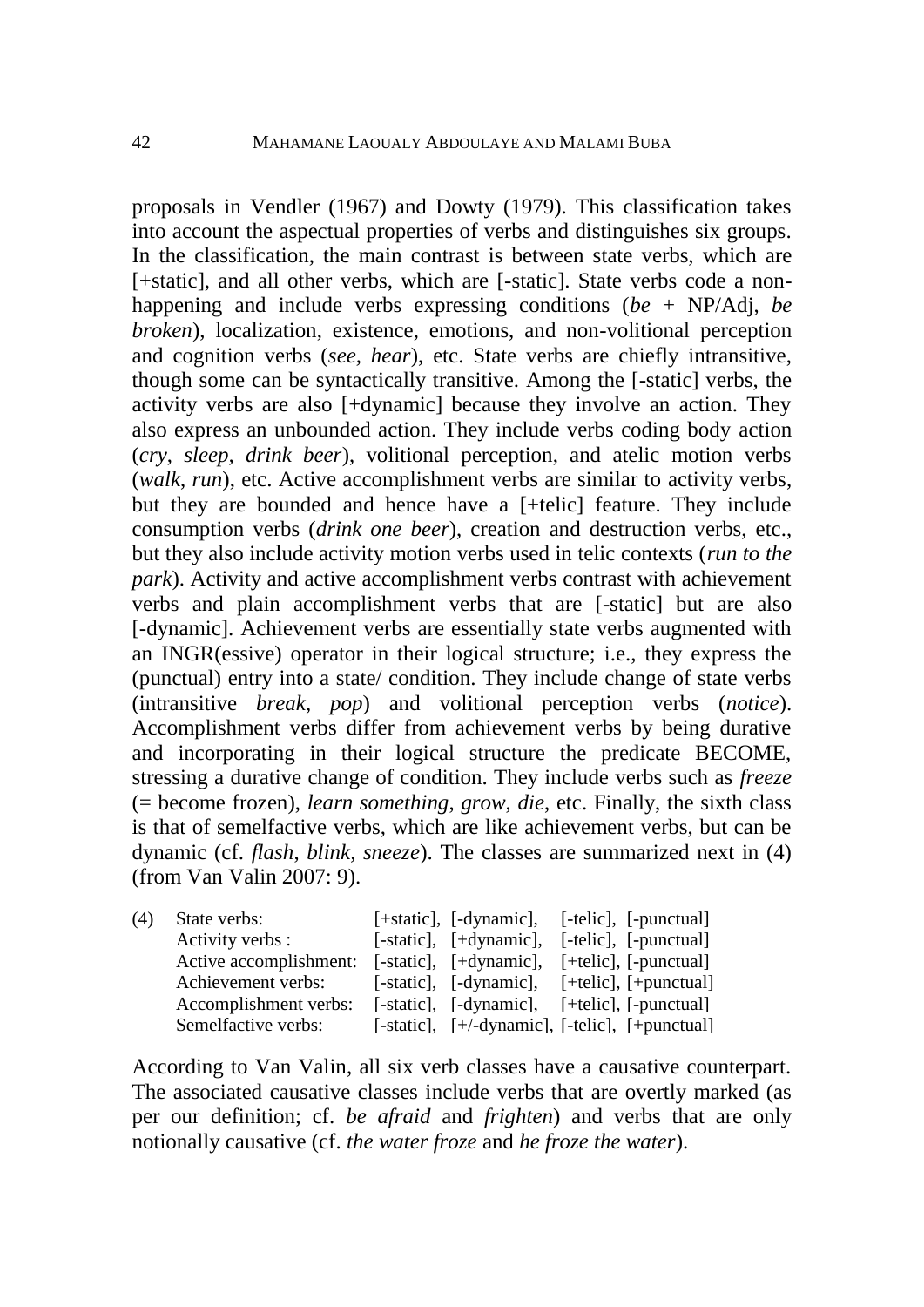Regarding Zarma, the causative -*andì* can apply to all aspectual verb classes. To illustrate this point, this subsection uses the base verbs and their corresponding -*andì* forms and examples given in Bernard and White-Kaba's (1994) dictionary. One notices that state verbs are well represented and include verbs such as: *bakàr* 'have pity', *bakarandì* 'cause to have pity'; *banjì* 'be naked, lack', *banjandì* 'undress s.o.'; *bàanù* 'be/become soft, flexible', *baanandì* 'soften'; *bay* 'know', *bayandì* 'inform'; *bèeje* 'desire, long for, hope, want, cherish', *beejandì* 'give envie for, make desire'; *beerì* 'be big, great, grow', *beerandì* 'make big, widen, respect, honor'; *bîi* 'be black, dark', *biibandì* 'darken, make black'; *bòori* 'be beautiful, good', *booriyandì* 'improve, cause to succeed'; *cangare* 'be colorful, have stripes', *cangarandì* 'color'; *dògon* 'be easy, be light', *dogonandì* 'facilitate, lighten'; *dòonâ* 'use to, be used to', *doonandì* 'domesticate, habituate'; *dukùr* 'be angry, outraged', *dukurandì* 'anger'; *dùgù* 'be warm, on nerve', *dungandì* 'warm, re-heat'; *fàabù* 'be/become thin', *faabandì* 'make thin'; *kayna* 'be small', *kaynandi* 'belittle'; etc. As one may notice, some of these state verbs (static and unbounded process) express qualities and would correspond to adjectives in other languages. They can easily be the basis for an -*andì* causative formation, as illustrated next with *bàanù* 'be soft':

- (5) a. *Ni jindà ga bàanù.* 2SG voice IPF be.soft 'Your voice is soft.'
	- b. *Ni jindà baan-andì!* 2SG voice soft-CAUS 'Soften your voice!'

As shown in (5b), the causative verb is fully transitive, taking the causee (here *jindà* 'voice') as a direct object before the verb.

Activity verbs (dynamic and unbounded) are also well represented in the -*andì* formation. Some examples are: *bàtu* 'attend to, watch', *batandì* 'make s.o. attend to s.th.'; *cahã* 'hurry, be under pressure', *cahandì* 'set under pressure, speed up s.o.'; *caanù* 'warm oneself', *caanandì* 'dry near fire'; *caw* 'read, study', *cawandì* 'teach (make read)'; *dangay* 'keep quiet', *dangandì* 'console, make quiet'; *deebe* 'stand on toes', *deebandì* 'make stand on toes'; *deesì* 'fly up', *deesandì* 'make fly'; *dìrà* 'walk, go away', *dirandì* 'make go, chase'; *fàr* 'plow, cultivate', *farandì* 'make cultivate'; *fèela* 'fly over, hoover', *feelandì* 'make fly, hoover'; *haaru* 'laugh',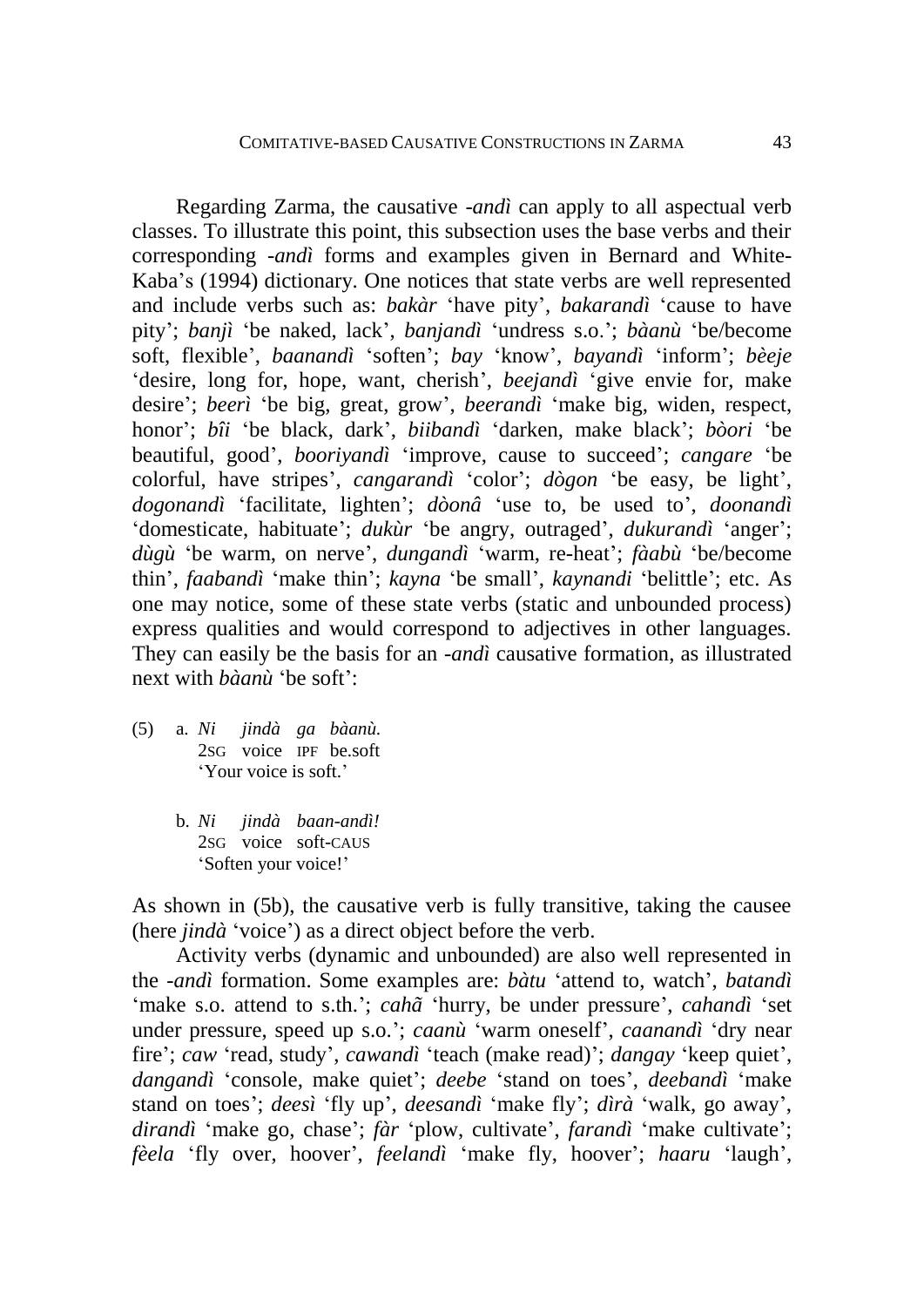*haarandì* 'make laugh, i.e., be risible'; *zùru* 'run', *zurandi* 'make run'. The verb *bàtu* 'watch, wait' is illustrated next:

- (6) a. *Gàadìnyêe gà fuw-òo bàtu.* watchman IPF house-DF watch 'A watchman looks after the house.'
	- b. *Ay gà zànk-ey bat-andì mootà do.* 1SG IPF child-DF.PL watch-CAUS car place 'I (usually) make the children attend to the car.'

According to Van Valin (2007: 10), the basic verb and its causative counterpart encode the same *aktionsart*, the difference being that the causative form involves a causer who brings about the event. This is clearly the case in (6).

Active accomplishment verbs (dynamic and telic) are also frequent with -*andì* formation. Some examples are: *àlcìrkǎ* 'have breakfast', *àlcìrkàarandi* 'make (someone) have breakfast'; *bìsa* 'pass, pass by', *bìsàndi* 'make pass'; *curkusù* 'lunch', *curkusandì* 'prepare lunch'; *dàŋ* 'cross river', *daŋandì* 'make cross, cross'; *dàaru* 'jump over', *daarandì* 'make jump'; *dòndòn* 'learn, imitate', *dondonandì* 'teach'; *dùmbù* 'cut self, be cut, cut s.th.', *dumbandì* 'cut, across'; *fatta* 'go out', *fattandì* 'make go out'; *gòro* 'sit', *gorandì* 'seat'; *fay* 'separate, divorce', *fayyandì* 'make separate, divorce'; *filla* 'do again, re-tell', *fillandì* 'make repeat'; *furò* 'enter', *furandì* 'make enter'; *kani* 'lie', *kanandì* 'lay'; *to* 'become full, arrive, reach', *tonandì* 'fill'; *tun* 'rise', *tunandì* 'raise'. As noted earlier, many activity verbs have bounded counterparts that belong to the active accomplishment class of verbs. These verbs, too, in Zarma undergo the -*andì* formation, as illustrated next with the verb *zùru* 'run':

- (7) a. *Zànk-ey zùru hab-oo mè.* child-DF.PL run market-DF edge 'The children ran to the market.'
	- b. *Hayni nooyan nà zànk-ey zur-andì hab-oo mè.* millet gift PF child-DF.PL run-CAUS market-DF edge '[The perspective of receiving] cereal gifts makes the children run to the market.'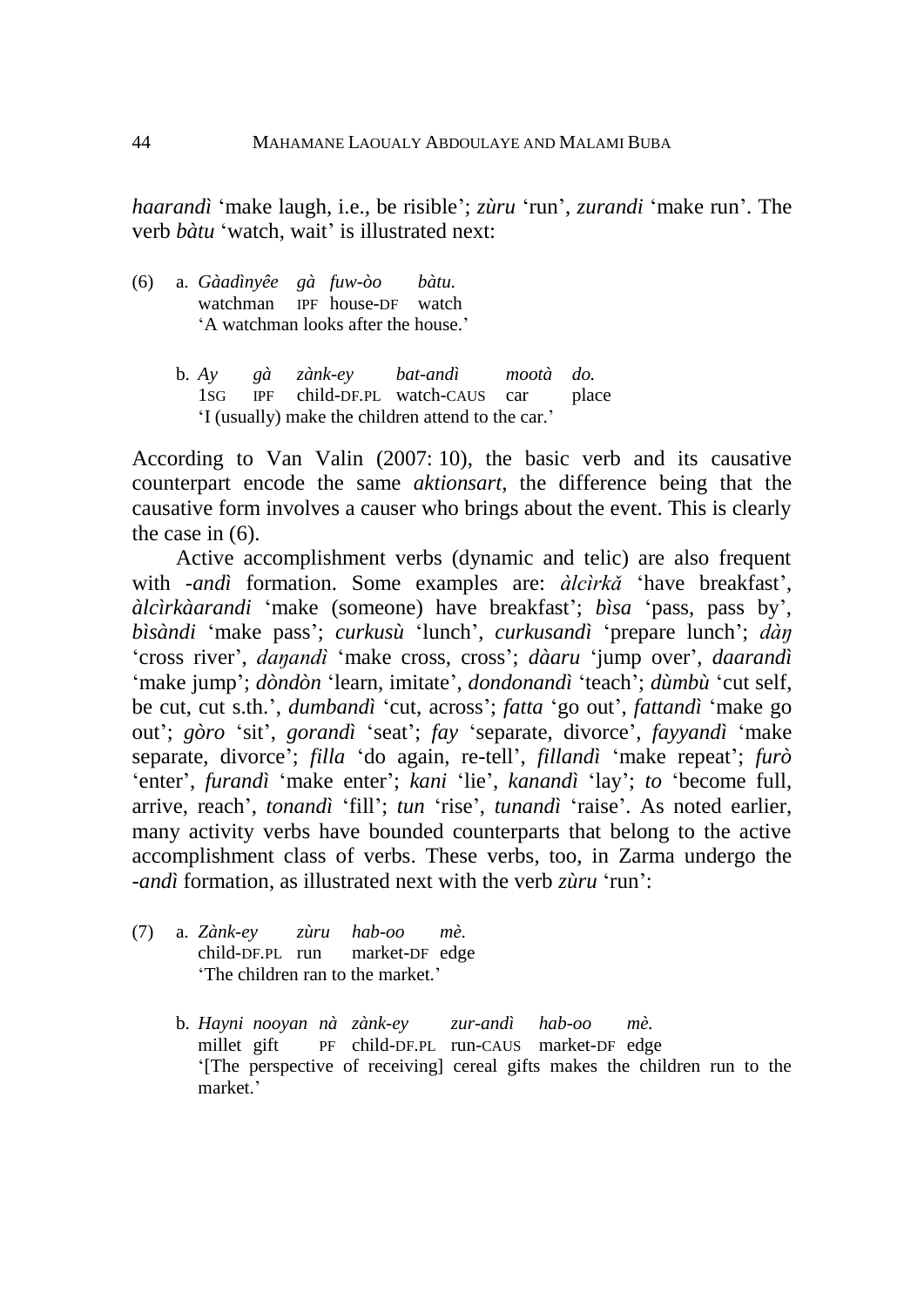Because of the specification of a goal (the market), the active accomplishment verb *zùru* 'run' in (7a) and its causative form in (7b) are both telic.

The achievement class of verbs (non-action, telic, and punctual) in Zarma has a few members, some of which are: *bangay* 'appear', *bangandì* 'reveal, make known'; *bǎay* 'renounce', *baayandì* 'make renounce'; *daray* 'disappear', *darandì* 'make disappear'. The case of *bangay* 'appear' is illustrated next:

(8) a. *Cim-oo bangay.* thruth-DF appear 'The truth came out.'

> b. *May ka sanno bang-andì?* who FOC.PF matter appear-CAUS 'Who revealed this matter?'

These verbs, too, can undergo the -*andì* formation, as illustrated in (8b).

Semelfactive verbs, like achievement verbs, are punctual, however, they are atelic and can be dynamic; i.e., involving an action with an animate participant (as in *blink*, *sneeze*) or not (as in *flash*). Bernard and White-Kaba (1994) list equivalent verbs in Zarma, such as *ɲàlàw* 'flash (lightning)', *môo kàmîi* (lit. 'blink eye'), and *tissò* 'sneeze', which is illustrated next:

- (9) a. *Muusà gà tissò.* Musa IPF sneeze 'Musa is sneezing.'
	- b. *Taabà nôo gà bòro tiss-andì.* tobacco be IPF people sneeze-CAUS 'It is tobacco that makes people sneeze.'

It may be noted that of all the semelfactive verbs taken from Bernard and White-Kaba (1994), only *tissò* 'sneeze' is listed with a corresponding -*andì* form, though further testing with informants may extend the list.

Accomplishment verbs (telic and durative) also take the -*andì* causative formation. Some examples are: *bàkà* 'soak, make soak (= French "faire tremper")', *bakandì* 'make soak, soak'; *bòoka* 'ruin self, be ruined', *bookandì* 'ruin'; *bòosu*, 'boil with foam, be arrogant', *boosandì* 'make boil, make bloom'; *dîi* 'burn (ITR), be lit', *diyandì* 'lit, make burn, start (fire)';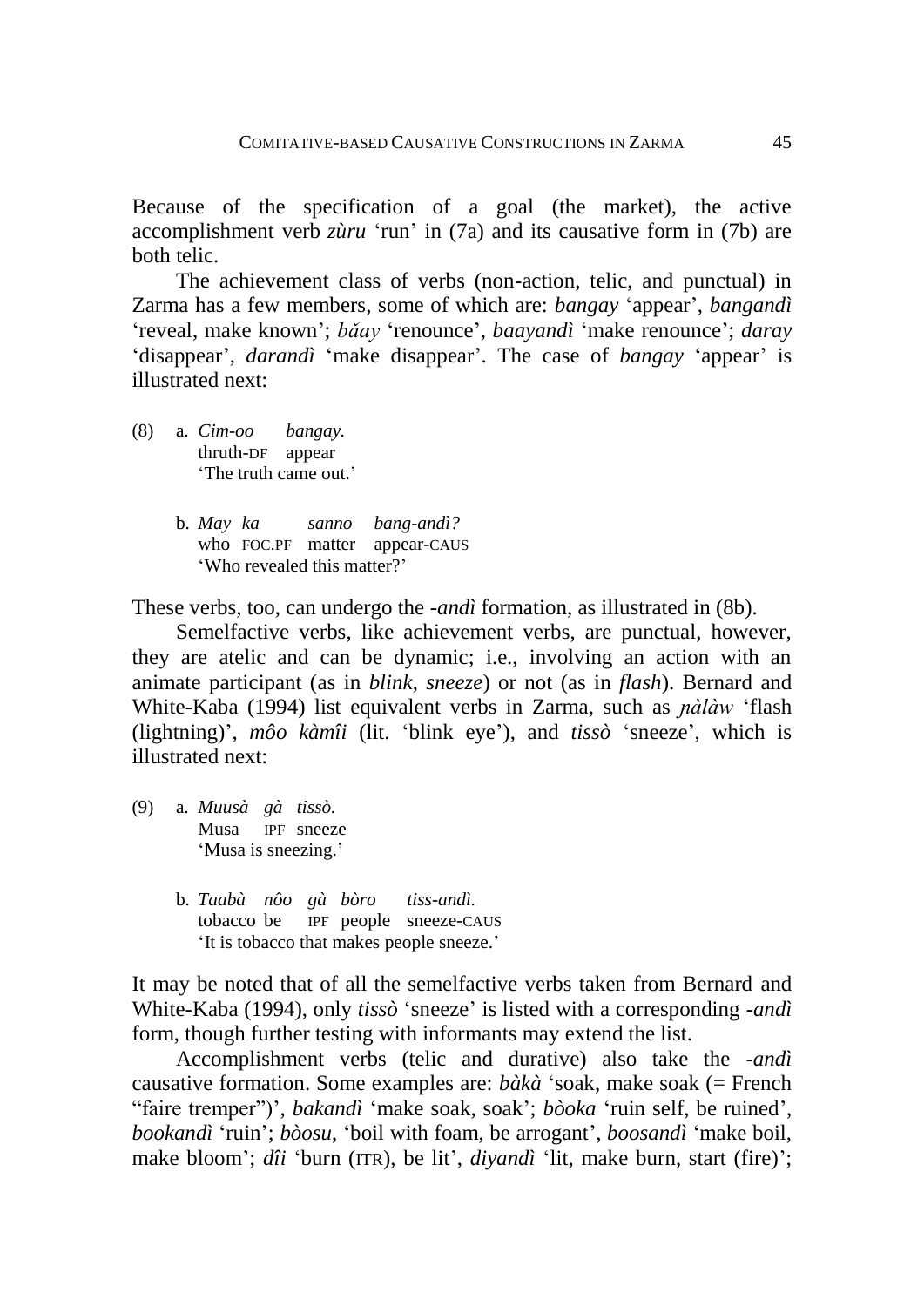*dìrɲâ* 'forget', *dirɲandì* 'make forget'; *fàham* 'understand', *fahamandì* 'explain to, make understand'; *fàndì* 'wash ashore, land (leaves, logs)', *fandandì* 'land, wash ashore (canoe)'. The verb *fàndì* 'wash ashore (ITR), land' is illustrated next:

- (10) a. *Sùb-ǒo kàa kà fàndi jab-oo gà.* grass-DF come INF land shore-DF at 'The grass floated and washed ashore.'
	- b. *Zànk-ey na hi-yoo fand-andì.* child-DF.PL PF canoe-DF land-CAUS 'The children brought the canoe to the shore.'

It may be noted that with accomplishment verbs, one sometimes finds a transitive and a corresponding -*andì* form co-existing with the same meaning. For example, intransitive *dabu* 'connect, tie, articulate' has a transitive *dabu* and a derived *dabandì* form, both meaning 'string, connect, tie'. Similarly, *bàkà* 'soak' can be transitive or intransitive, but also has, *bakandì* 'soak'. In this section, the assignment of the verbs to the various classes was based on a check of their values relative to the features listed in (4). As shown in Van Valin (2007: 10), there are also some further semantic and syntactic tests that can help in the assignment, but these are not needed here given the scope of this paper.

It should be noted that -*andì* formation, as one could expect of a causative morphology, has some features characteristic of a derivation, despite its productivity and its overall morphological regularity. For example, some forms are based on non-verbs such as nouns (*àlcìrkǎ* 'have breakfast', *àlcirkàarày* 'breakfast food', *àlcìrkàarandi* 'make (someone) have breakfast'; *bùrcǐn* 'free man', *bùrcinandì* 'set free, ennoble') and adverbs (*bòobò* 'much, many', *bòobàndi* 'increase in number'). The meaning of the derived form is also not always predictable (cf. *barandì* 'unwind a thread, weave' listed by Bernard & White-Kaba (1994: 22) under the verb *barè* 'change'; *dàaru* 'be lying, jump over' with a derived form *daarandì* 'make cross, make jump' and 'pray, sacrifice'; or *deedandì* 'try, measure, aim at, compare', listed without a base, verb or otherwise). The formation can apparently also apply to loanwords (see *daahìr* (<Arabic) 'tell the truth' and *daahirandì* 'confirm/make something true, believe (in God)').

As discussed in Abdoulaye (2008: 11), the -*andì* causative verbs have a strict SOVX word order. Although some non-causative transitive verbs in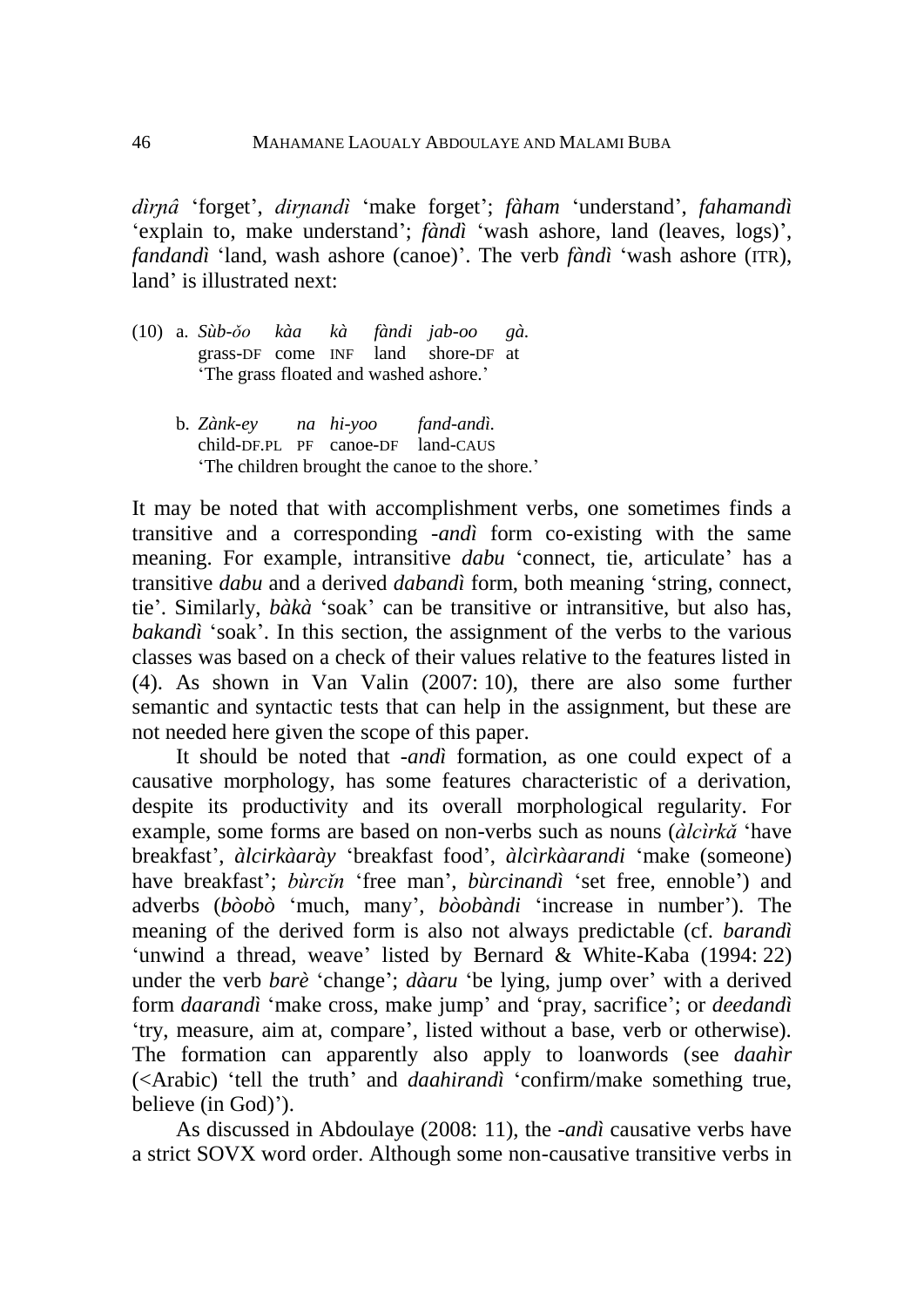Zarma can be SOVX or SVOX, corresponding -*andì* forms always surface with the SOVX word order, no matter the word order of the base verb (cf. Abdoulaye 2008: 11). Also, the causee appears always as the direct object before the causative verb. This fact is important for the correct analysis of the data (15) to be discussed in the next subsection. Finally, morphologically, the tone pattern is the only difference between causative -*andì* and a similar nominalizing -*àndì* formation, with a low tone on all syllables (see *bàna* 'pay', *banandì* 'make pay', *bànàndì* 'salary'). Although there are occasional varying tone patterns (cf. *àlcìrkàarandi* 'make someone have breakfast') the causative -*andì* formation is morphologically very regular when one takes into account general morphological processes in Zarma (such as the addition of a reduplicated epenthetic consonant between CV(V) monosyllabic bases and formatives; see *bîi* 'be black, dark', *biibandì* 'blacken, darken').

### **2.2 The comitative-based causative constructions**

Although in most (southern) Songhay languages (cf. Prost 1956; Hamani 1981; Oumarou Yaro 1993; Bernard & White-Kaba 1994; Heath 1998, 1999) the three motions *kăa* 'come', *koy* 'go', and *yêe* 'return' have been noted to combine with *ndà* to express a causal meaning, the resulting causative construction has not been linked with the comitative function of *ndà* 'with'. The chief reason for this situation is probably the fact that the comitative function of *ndà* has essentially disappeared or weakened in some Songhay languages (cf. Heath 1998: 132, 137 for Koira Chiini and Heath 1999: 152–154 for Koroboro Senni), or is of limited use in others, such as Zarma (cf. Abdoulaye & Sidibé 2012 for Zarma). For Zarma, the relevant data has been reported, as illustrated in the following (data 11a adapted from Bernard & White-Kaba 1994: 237):

- (11) a. *Koy ndà ni beer-ŏo!* go with 2SG elder-DF 'Go with your elder brother!' (Translated from French original 'Va avec ton aîné!') 'Take your elder brother!'
	- b. *Ko-ndà ni beer-ŏo!* go-CAUS 2SG elder-DF 'Take your elder brother!'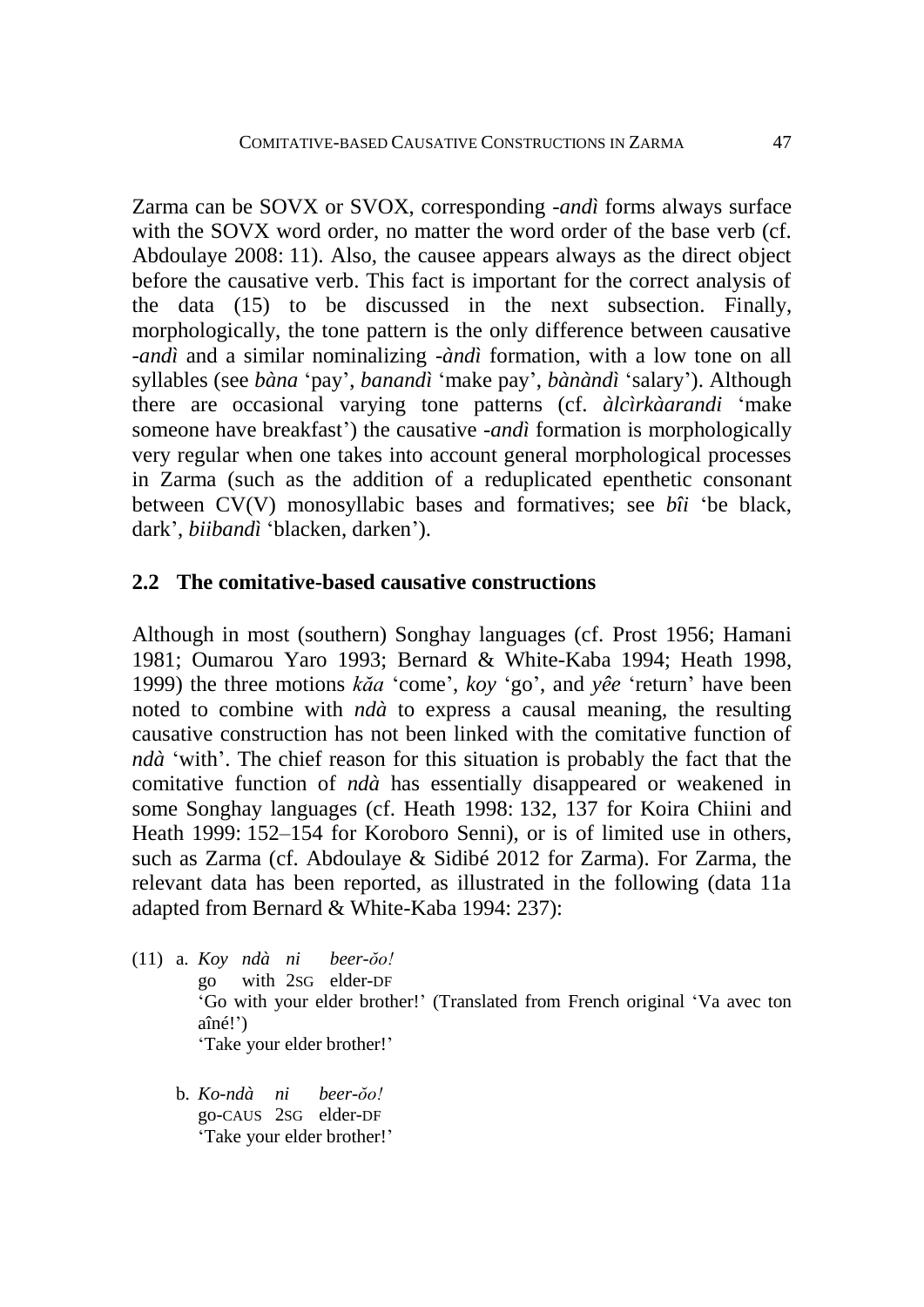In (11a) the base verb *koy* is followed by a separate particle *ndà*, while in (11b) the verb and the particle are fused into one word as shown by the reduction in the verbal root. Some references such as Bernard and White-Kaba (1994), which is the source of (11a), focus their discussion on examples like (11b) and say nothing about examples like (11a). Hamani (1981: 190) and Prost (1956: 119) on the other hand do discuss the relation between the two constructions in (11); however, they ignore the comitative sense of (11a), and they claim that the two sentences have the same causative meaning. In fact, sentence (11a), as we indicate, is ambiguous and can express a comitative and a causal meaning. The other two verbs, *kăa* 'come' and its fused causative form *kànda*/*kànde* 'bring' and *yêe* 'return' and its fused causative form *yendà* 'return (sth.)', function in the same way. Nonetheless, there are differences between the analytical Verb + *ndà* constructions in (11a) and the fused Verb-*ndà* form in (11b).

Thus, the basic function of the Verb  $+ nd\hat{a}$  structure is the expression of comitative meaning, and in some contexts that is the only available function. As suggested in Abdoulaye (2004: 183), the basic feature of a comitative construction is that the two arguments are participating in (or are affected by) the event at the same place or at the same time. This is illustrated next (data 12a adapted from Sibomana 2001: 224, 12b from Abdoulaye & Sidibé 2012):

- (12) a. *Ni si koy ndà ây. Zàmaa ây sindà kàmbè dà cè.* 2SG NEG go with 1SG because 1SG not.have arm and leg 'You are not going with me. Because I have no arms and no legs.'
	- b. *Ìigudù koy habu ńdà Zàara.* Igudu go market with Zara 'Igudu went to the market with Zara.'

In the story context in (12a), the speaker is emphasizing the fact that she could not follow the hearer, given her handicap, as indicated in the second sentence. In example (12b), the verb *koy* is separated from the comitative phrase by the locative phrase. In this syntactic context, the causal meaning is not possible.

With all three fused Verb-*ndà* causative forms, there are two possible interpretations: either the form expresses co-action, or it implies one participant alone doing or undergoing the verb's action. The first case is illustrated in (11b), where both the addressee and his brother are instructed to go somewhere. When animate participants are involved, this is the most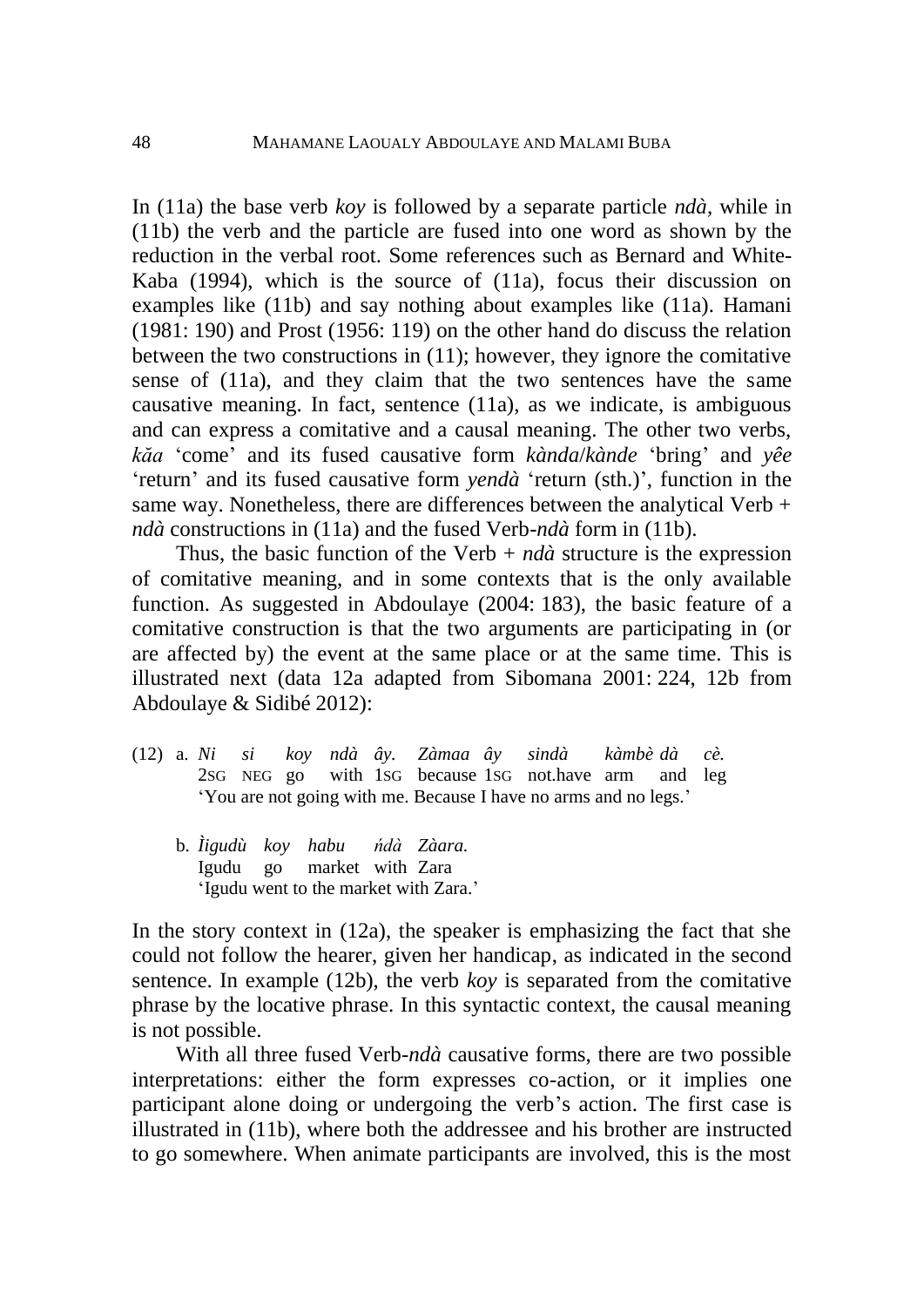natural meaning. However, when one or both participants are inanimate, there is no co-action and the causee alone may be doing or undergoing the action denoted by the verb. This is illustrated in (13) (data adapted from Ide 2003: 5, 7):

- (13) a. *Adamu Ide kànde tirà-a wôo.* Adamu Ide bring book-DF this 'Adamu Ide published this book.'
	- b. *Zàmaa haaray nòo ga kànde bòro mà tun zaa susùbay.* because hunger be IPF bring person SBJ rise since morning 'Because it is hunger that makes [brings] a person rise early in the morning.'

In both sentences in (13), the form *kànde* 'bring', based on the verb *kâa* 'come', has no literal motion component in its semantics. In (13a), only the causee *tirà* 'book' undergoes the verb's action (example taken from the preface of the book). Similarly, in (13b), there is no motion component, and the verb form *kànde* here essentially has the meaning 'cause, bring about'.

Later in Section 4, we will return to this point and see that, compared to the comitative structure, the causative constructions, even when they look at the surface like comitative structures, have in fact undergone a grammaticalization process (with a more rigid syntax and phonological reduction).

As we said earlier, all three causative verbs (*kànda*/*kànde* 'bring', *kondà* 'take', and *yendà* 'return') have a monosyllabic base and are pan-Songhay (i.e., they are reported for all the southern Songhay languages so far described). However, besides these three verbs, there are in Zarma other disyllabic or polysyllabic verbs that can be followed by *ndà* to express a causative meaning. This is illustrated in (14) below (data 14a adapted from Bernard & White-Kaba 1994: 12, 14b adapted from Sibomana 2001: 234, #105):

(14) a. *Azal-ŏo day nòo kàŋ dìrà nd-a.* fate-DF indeed be that walk CAUS-3SG 'It is just destiny that took him away.' (Original French translation: 'C'est juste le destin qui l'a emporté.')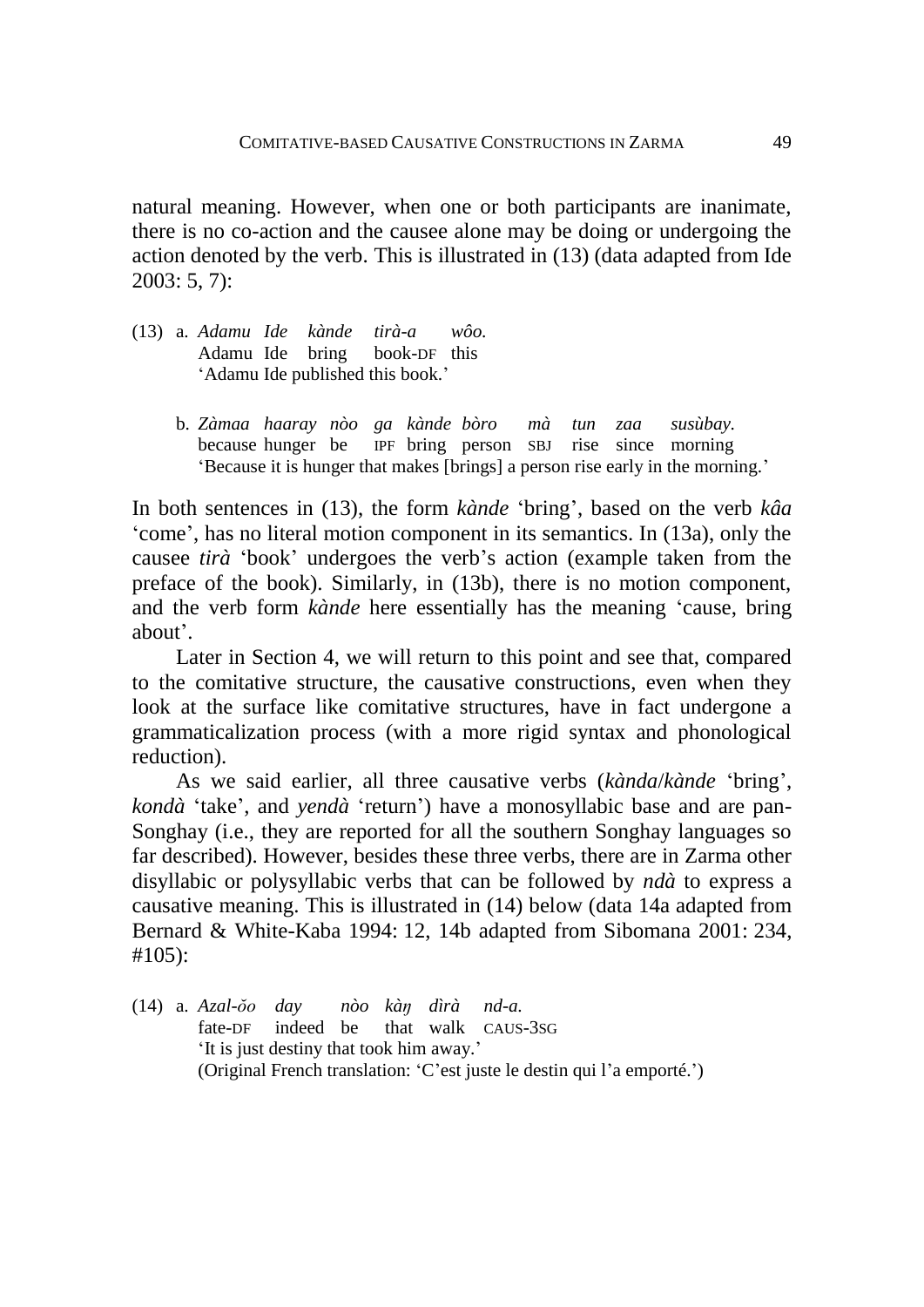#### 50 MAHAMANE LAOUALY ABDOULAYE AND MALAMI BUBA

b. *Yoo nà bùukwâ-a sambu gà dìrà nd-aa.* camel PF corpse-DF take INF walk CAUS-3SG 'A camel took the body and carried it away.' (Original French translation: '[Un] chameau prit le cadavre et l'emporta.')

In these examples, the motion verb *dìrà* 'walk' is followed by a free particle *ndà* with a causal meaning. One may note that both examples are remote from a comitative meaning in that there is no co-action and one rather has a typical direct causative meaning. Another published example involves an appearance verb in the form *bangand* 'make appear', as illustrated in (15) (extracts from Sibomana 2001: 222, #62, 226, #96):

(15) a. *Da hàrày n'à dì, Ir!koy m' bangand àa sê wà... Kàl âa m' kungu, waa m' daray.*

*Daa haray nà à dii, Irkoy mà bangay ndà a sè wăa.* when hunger PF 3SG catch God SBJ appear CAUS 3SG for milk *Kàla à mà kungu, wă-a mà daray.* till 3SG SBJ satiated milk-DF SBJ disappear 'When she feels hunger, God materializes milk for her. When she is satiated, the milk would disappear.' (Original French translation: 'Quand elle avait faim, Dieu lui faisait apparaître du lait. Dès qu'elle était rassasiée, le lait disparaissait.')

b. *Irkòy bangand àa se bàngù da !waa zèenà...*

*Irkòy bangay ndà a sè bàngù ndà wăa zèenà-a.* God appear CAUS 3SG for pond with milk old-DF 'God materialized a pond for her with the same milk [as previously].' (Original French translation: 'Dieu lui fit apparaître un lac avec le même lait.'

These extracts show a causative form *bangand* (in the original data) meaning 'make appear, materialize' that we analyzed as being a (fast speech-)shortened form of *bangay ndà*, where *bangay* is the base verb meaning 'appear'. It should be noted that Sibomana, in a lexicon appended to the texts, seems to analyze "*bangand àa se*" 'materialize for her' as being a short form for "*bangandì a sè*" (cf. Sibomana 2001: 244); i.e., an -*andì*-based causative form. However, as seen in Section 2.3 (cf. also Abdoulaye 2008: 11), causative -*andì* verbs are strict S-Aux-O-V-X verbs and cannot be involved in data (15), where the direct object causee *wăa* 'milk' is placed after the verb (in fact after the indirect object phrase *a sè* 'for her' in both 15a–b). If Sibomana were to be right, one would have to assume that an unlikely mistake happened twice in the same text.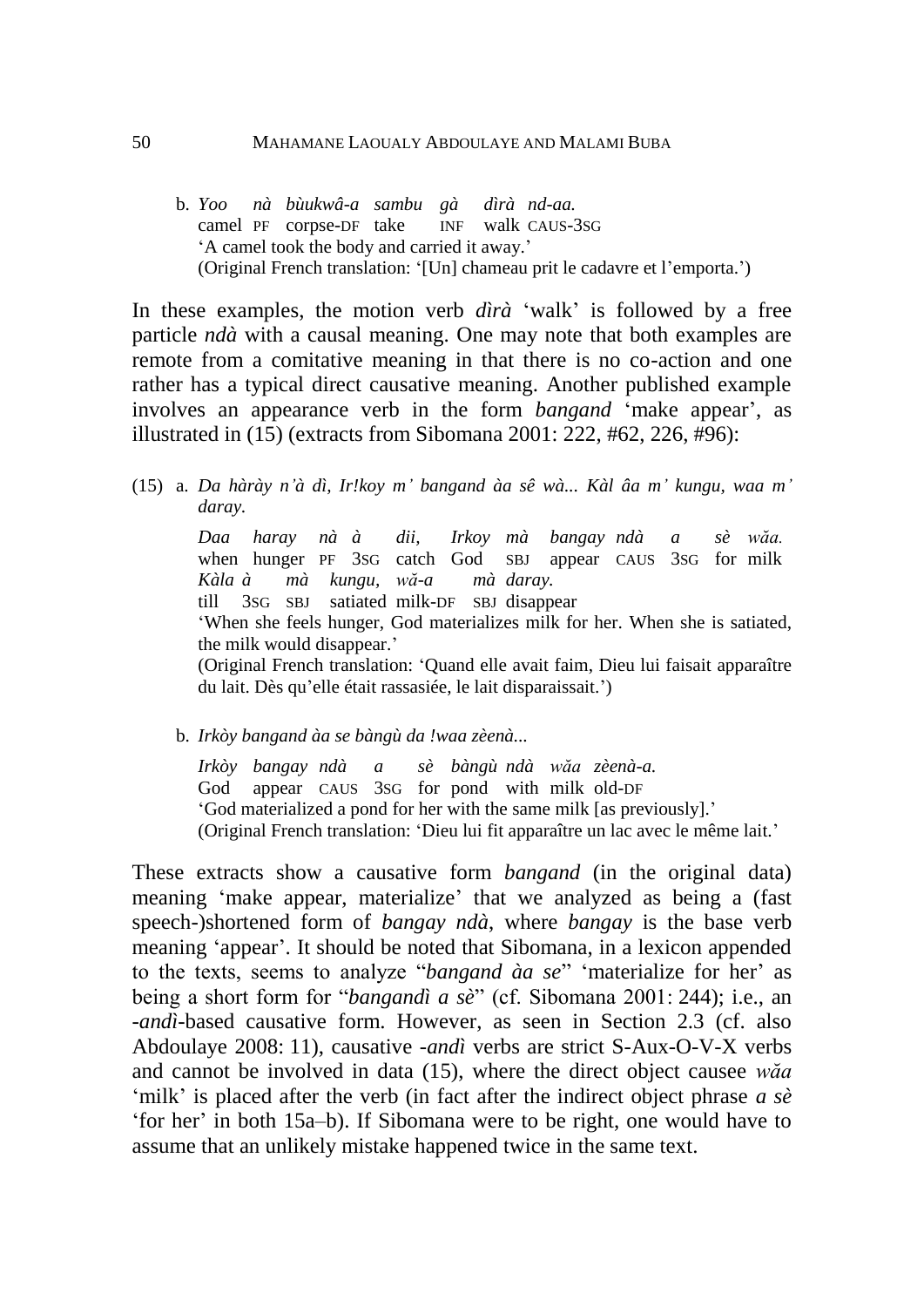According to Sibomana, the texts he collected came from Niamey speakers. It is clear that some Niamey speakers do produce the construction. In fact, many informants claimed to understand and accept the construction, but not to produce it themselves. The construction is most frequent with the following dynamic verbs: *dìra* 'walk, go', *fatta* 'go out', *bìsa* 'pass', *gòro* 'sit', *kani* 'lie', *zùru* 'run', *daray* 'disappear', *furò* 'enter', *kamba* 'steer', *to* 'arrive, reach', *tun* 'stand up, rise'. The verbs *bìsa* 'pass' and *furò* 'enter' are illustrated in (16) from a speaker in Niamey:

- (16) a. *À bìsa ndà farkǎ-a susùbo.* 3SG pass nda donkey-DF morning 'He passed by with the donkey this morning.' 'He took away the donkey this morning.'
	- b. *À furò ndà bari-yoo har-oo rà.* 3SG enter nda horse-DF water-DF in 'He entered the water with [riding] the horse.' 'He made the horse enter the water.'

When the verbs are immediately followed by the particle *ndà* (and its object NP), as illustrated in (16a–b), the sentences are ambiguous being between a simple comitative and a causative meaning; only the context can help resolve the ambiguity. The causative meaning is however restricted and is not allowed with some verbs that can otherwise appear in the comitative structure. For example, verbs such as *goy* 'work'*, zùru* 'run', and *nôo* 'give', when directly followed by *ndà*, only take a comitative sense and, sometimes, a comparative sense as well, but not a causative meaning, as seen next in  $(17)$ :

- (17) a. *Fàati goy ndà beer-òo.* Fati work nda elder-DF 'Fati works with her elder sister.' 'Fati works more than her elder sister.'
	- b. *Muusà zùru ndà torkà-a.* Musa run nda cart-DF 'Musa runs away with the cart.' 'Musa runs faster than the cart.'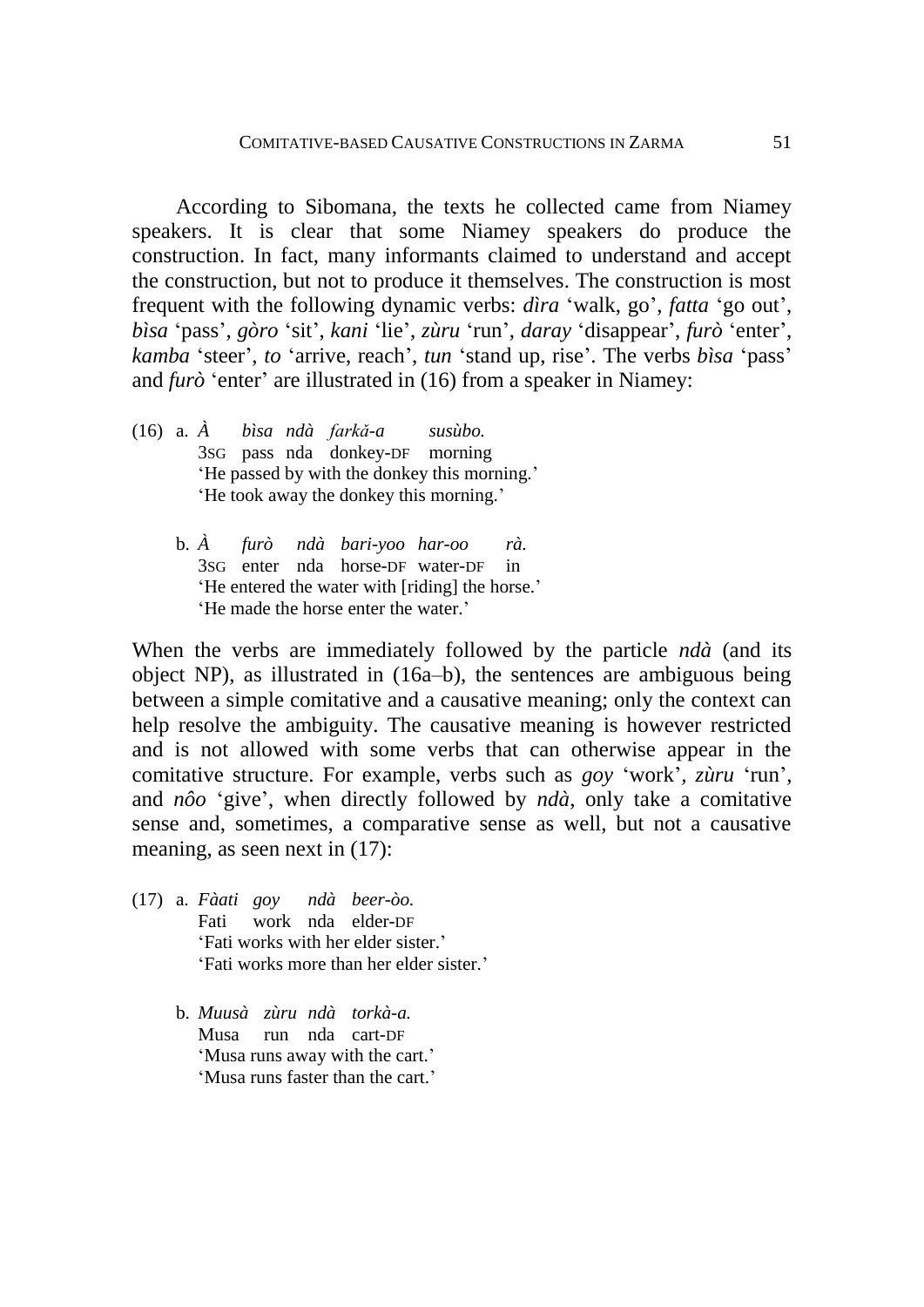#### 52 MAHAMANE LAOUALY ABDOULAYE AND MALAMI BUBA

c. *Taalìb-oo nôo ndà àlfagă-a.* student-DF give more.than teacher-DF 'The student gives more than the teacher does.'

It should be noted that sentence (17c) only has the comparative sense (the verb *nôo* 'give' can appear in a comitative structure only if followed by its objects, as in the equivalent of "the students gave food to the people with (the help) of the teacher").

In the Zarma of Bankanu and in Dandi Sanni (another Songhay language spoken around Gaya town in South-Western Niger), one sees the same dynamic verbs taking *ndà* with a causative meaning: *tun* 'rise', *dìra* 'walk, go', *gòro* 'sit', *furò* 'enter', *fatta* 'go out', *zùru* 'run'. Speakers in both Bankanu and Gaya also point out the difference between -*andì* and V + *ndà* causatives and say that, for example, *gorandì* and *fattandì* mean, 'make sit' and 'make go out' respectively, without co-action, while the forms *gorò ndà* and *fatta ndà* imply co-action and would mean, respectively, 'make sit with' and 'make go out with' (for the Gaya dialect data, see Daouda Mamane 2010).

Besides the interpretation, there are some further indications that  $V + nd\hat{a}$  structures are formally ambiguous congruent with their double comitative and causative semantics, as represented next:

- (18) a. Comitative structure:  $Verb + [Prep + NP]$ 
	- Example: *à bìsa* [*ndà fàrkǎa*] 'he passed by [with the donkey]' b. Causative structure:  $[Verb + Particle] + NP$
	- Example: *à* [*bìsa ndà*] *fàrkǎa* 'he [passed by with] the donkey'

As will be argued for in Section 4, the causative construction in (18b) developed from the comitative structure in (18a) through grammaticalization, whereby the verb and particle *ndà* form a syntactic constituent, probably a complex predicate  $[Verb + nd\hat{a}]_y$ . One piece of evidence supporting this claim is the fact that for the causative meaning to be possible, nothing should intervene between the verb and the particle *ndà*, as seen in the next example, where only a comitative interpretation is possible:

(19) *À bìsa susùbo ndà farkǎ-a.* 3SG pass morning with donkey-DF 'He passed by with the donkey this morning.' Not: 'He took away the donkey this morning.'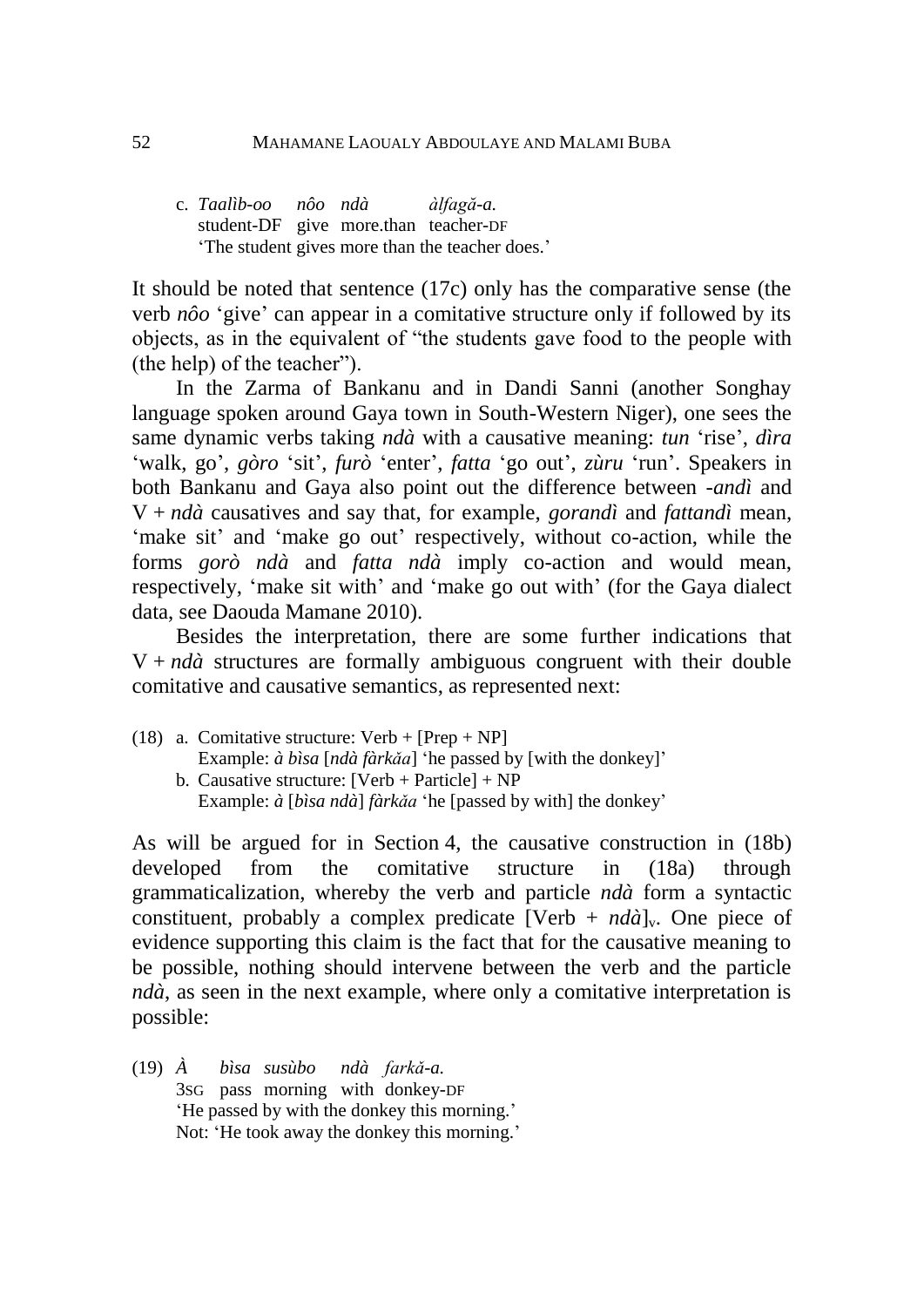This sentence, where an adverbial follows the verb, only has the comitative (instrumental) meaning, contrary to sentence (16a). Conversely, if something intervenes between the particle *ndà* and the following NP, then only the causative sense is possible. For example, in (15a–b), the dative phrase *a sè* 'for her' appears between the particle and the NP causee. According to speakers, the sentence cannot have a comitative interpretation. Similarly, contraction between comitative *ndà* and its pronominal object is regular in normal speech, but not between the causative *ndà* and a pronominal causee, as seen in:

- (20) a. *Koy ndà ni beer-ǒo!* go nda 2SG elder-DF 'Go with your elder brother!' 'Take your elder brother!'
	- b. *Koy d-ìn beer-ǒo!* go with-2SG elder-DF 'Go with your elder brother!'

When *ndà* is fully separate from the object pronoun, as in (20a), both the comitative and the causative meanings are possible. In (20b), *ndà* is fused with the pronoun and only the comitative sense is available. It is in fact more frequent for object pronouns to fuse with comitative *ndà* (the other contracted forms are: *ndà+ây* '1SG' → *ndây*; *ndà+à* '3SG' → *ndâa*; *ndà+îr* '1PL'  $\rightarrow$  *ndir*; *ndà+aràn* '2PL'  $\rightarrow$  *ndaràn*; and *ndà+ì* '3PL'  $\rightarrow$  *ndîi*). Conversely, in causative constructions, contraction happens between the verbal root and particle *ndà*, although this is most frequent with the three pandialectal causative verbs (see discussion of data 11 above). Indeed, the three pandialectal comitative-based verbs have undergone a process of fusion where, for example, the verb *kâa* 'come' displays various levels of fusion from initial *kâa ndà*, to *kànda*, to *kànde* 'bring'. In Zarma, only this verb changes its final vowel, from [a] to [e]. It may also be noted that in Niamey, the three pandialectal *kònda*, *kànda* and *yendà* can take the general gerundial nominalization suffix *-yaŋ* as in: *kondàayaŋ* 'taking away', *kandàayaŋ* 'bringing' and *yendàayaŋ* 'returning'. In this sense, these derived verbs behave like basic or -*andì* causative verbs (cf. *tun* 'rise' and *tunyaŋ* 'rising'; *tunandi* 'raise' and *tunandìyaŋ* 'raising'). There is no evidence that gerundive formation is possible with other comitative-based causative verbs.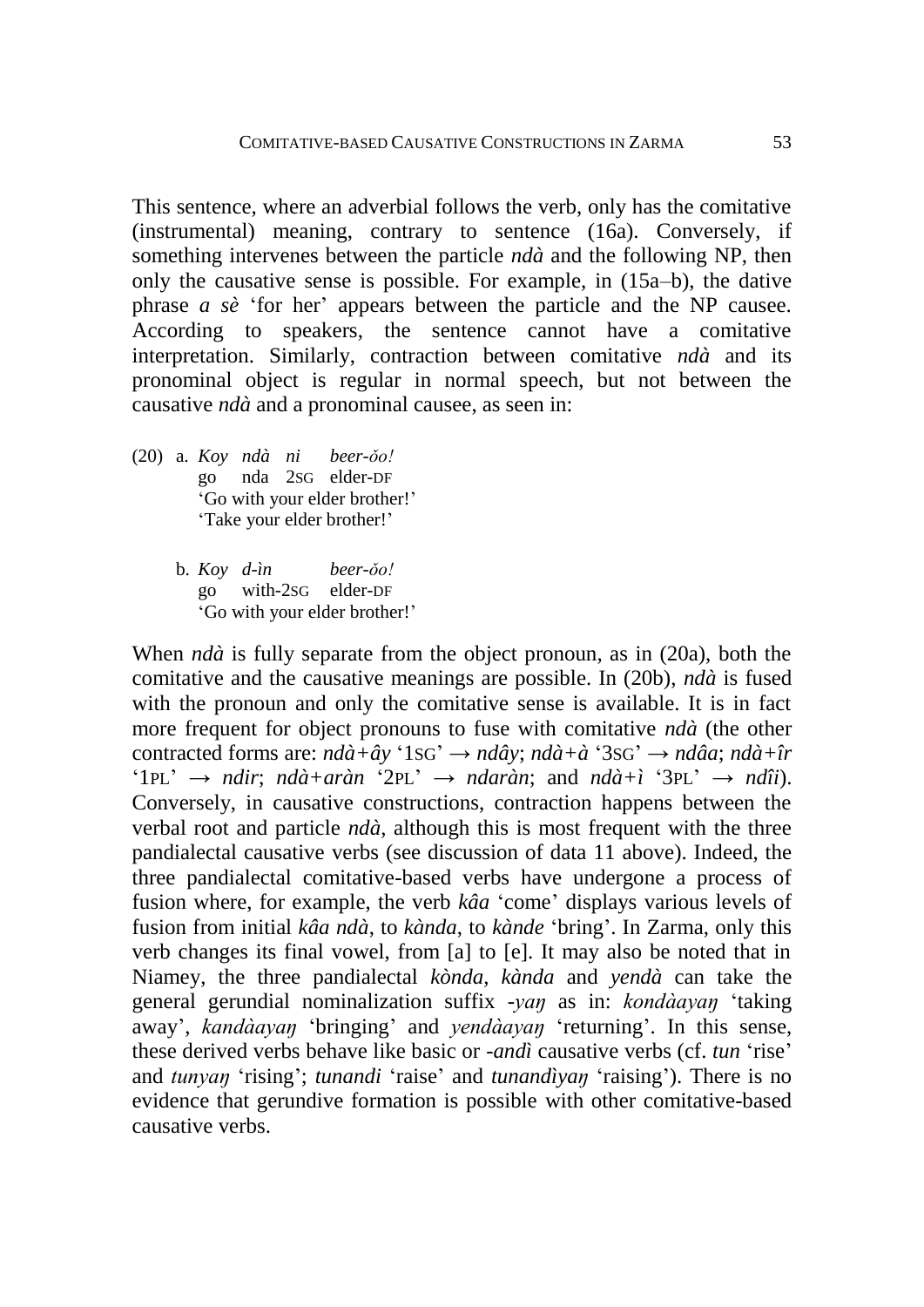Besides these formal aspects, comitative and causative constructions that appear similar on the surface may differ in their compatibility with further extensions of a sentence such as a goal or a benefactive phrase, as illustrated next:

- (21) a. *Faatì fatta ndà zànk-ey Amì doo.* Fati go.out nda child-DF.PL Ami place 'Fati went out with the kids to Ami's place.' 'Fati took the kids out to Ami's place.'
	- b. *Faatì fatta ndà zànk-ey Amì sè.* Fati go.out CAUS child-DF.PL Ami for 'Fati took the kids out to/for/on behalf of Ami.'

Sentence (21a), with a goal argument, can have a comitative or a causative interpretation. However, in (21b), with a benefactive phrase, only the causative interpretation is normally possible (cf. also data 15 above and Sibomana 2001: 222, #54). Similarly, only the causative reading is available when the causer is inanimate or an abstract reference. For example, in (14a) "destiny" is the causer, while in (15) God is the causer causing the appearance of the pond (see also further examples in Sibomana 2001: 224, #85 and Saydu Hanfiiyu 2004: 188).

### **2.3 Comparing** *-andì* **and** *ndà* **causatives**

The most remarkable difference betwee*n -andì* and *ndà* causative forms is their productivity. As seen in Section 2.1, the overwhelming majority of Zarma verbs undergo the -*andì* derivation. In particular, we have seen that verbs of all aspectual classes can take the causative suffix. Also, except for the verbs *koy* 'go', *kâa* 'come', and *yêe* 'return', all verbs that can undergo the *ndà* causative formation also take th*e -andì* causative suffix. Some of these verbs are given in Table 1.

|  | Table 1. Verbs having both an -andì and a ndà causative form |  |  |  |  |  |
|--|--------------------------------------------------------------|--|--|--|--|--|
|--|--------------------------------------------------------------|--|--|--|--|--|

| <b>Verbs</b>            | <i>-andì</i> form                                       | ndà construction                       |
|-------------------------|---------------------------------------------------------|----------------------------------------|
| bisa 'pass'             | <i>bisandì</i> 'make pass'                              | <i>bisa ndà</i> 'make pass with'       |
| $dira$ 'go, walk'       | <i>dirandi</i> 'walk, chase away'                       | dìra ndà 'make walk with, take'        |
| $z\hat{u}ru$ 'run'      | zurandì 'make run, chase away' zùru ndà 'make run with' |                                        |
| <i>daray</i> 'get lost' | darandì 'lose'                                          | <i>daray ndà</i> 'make disappear with' |
| <i>bangay</i> 'appear'  | <i>bangandì</i> 'make appear'                           | bangay ndà 'make appear'               |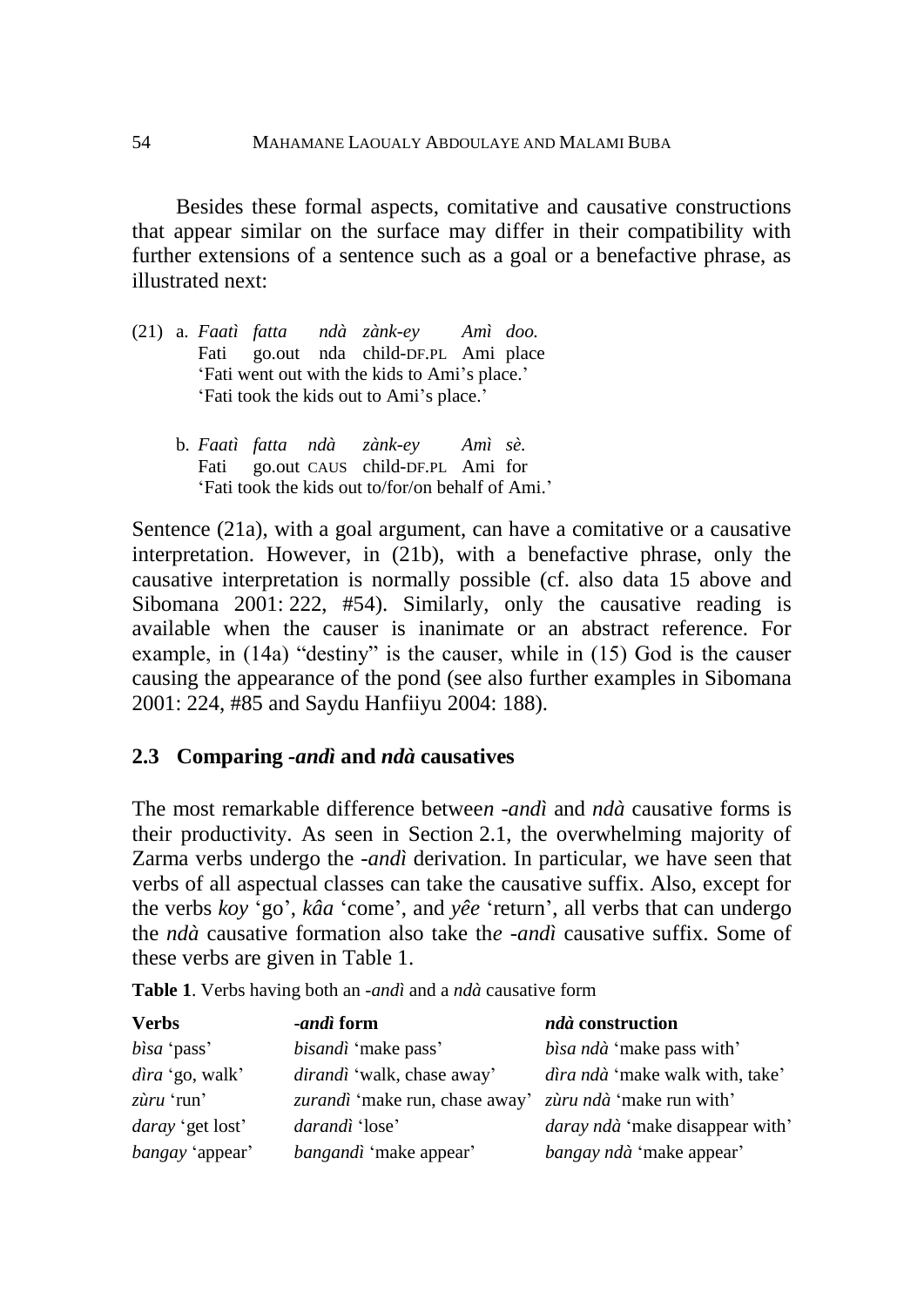#### COMITATIVE-BASED CAUSATIVE CONSTRUCTIONS IN ZARMA 55

| <b>Verbs</b>               | <i>-andi</i> form             | ndà construction                  |
|----------------------------|-------------------------------|-----------------------------------|
| <i>fatta</i> 'go out'      | <i>fattandi</i> 'make go out' | <i>fatta ndà</i> 'take out'       |
| <i>furò</i> 'enter'        | <i>furandì</i> 'make enter'   | <i>furò ndà</i> 'make enter with' |
| $g\grave{o}ro$ 'sit'       | <i>gorandi</i> 'seat'         | <i>gorò ndà</i> 'make sit with'   |
| $t$ un/tùnu 'rise'         | tunandì 'raise'               | tùnu ndà 'make rise with'         |
| <i>too</i> 'arrive, reach' | <i>toonandi</i> 'fill up'     | too ndà 'make arrive/reach'       |

As reported earlier, Niamey and Bankanu speakers, as well as the speakers of Dandi Sanni, insist that the *ndà* causative implies co-action, in contrast with the -*andì* form, as reflected in the translations in Table 1. This intuition is confirmed by the fact that the verbs concerned are intransitive motion, stance, or (dis)appearance verbs that prototypically allow entrainment by a causer of a causee in a common action. It is no surprise then that the most prototypical motion verbs, the generic *koy* 'go', *kâa* 'come', and *yêe* 'return' pandialectally accept the *ndà* construction and have no *-andì* forms. Nonetheless, it must be noted that despite the insistence by native speakers and in conformity with the nature of grammaticalization processes, there is evidence showing that causative *ndà* constructions can shed away their co-action semantics and appear in contexts that exclude the possibility for both participants doing the same action (cf. Section 2.2, discussion of 13–15 above).

Syntactically, too, the two causatives are different. For example, only the -*andì* causative can apply to transitive verbs to give double transitive verbs where the causee is the pre-verbal direct object. This is illustrated next (adapted from Hamani 1981: 411):

- (22) a. *Zànk-ey dòndon cawyaŋ.* child-DF.PL learn reading 'The children studied/read/learned reading.' (= *Zànkey nà cawyaŋ dòndon*.)
	- b. *Ay nà zànk-ey dondon-andì cawyaŋ.* 1SG PF child-DF.PL learn-CAUS reading 'I taught the children / I taught the children how to read.' (cf. \**Ay nà cawyaŋ dondon-andì zànkey*.)

As seen in (22a), the base verb *dòndon* 'learn' is transitive and can take its direct object pre- or post-verbally. The causative form can take two direct objects, although there are clear restrictions in their order, with the causee obligatorily appearing pre-verbally, as already indicated in Section 2.1. By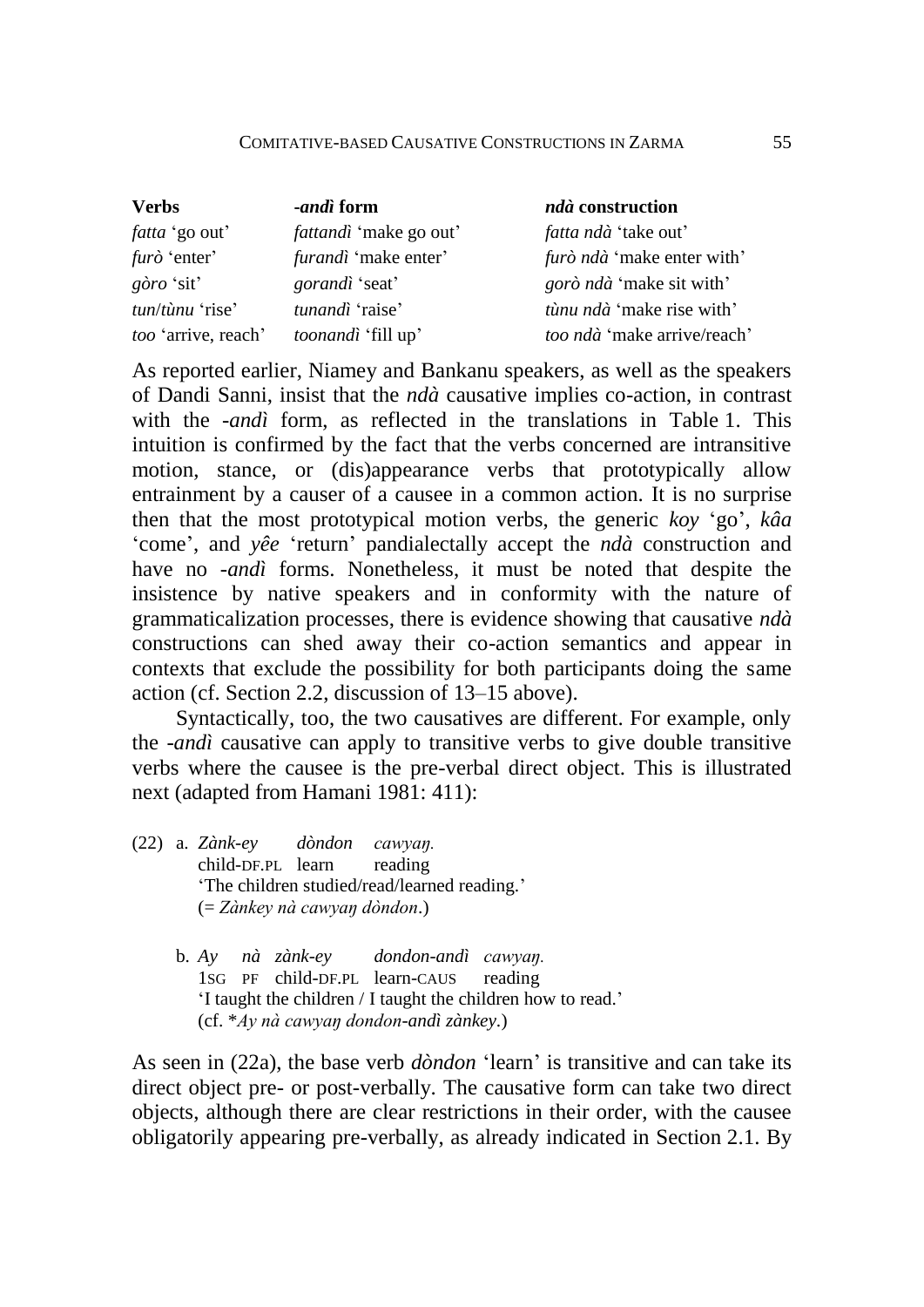contrast, the comitative-based causative construction only applies to intransitive verbs, and the causee cannot appear before the verb.

However, given the morphological (synthetic) nature of all -*andì* forms and the syntactic (periphrastic) nature of most *ndà* forms, one may wonder whether that may imply other differences between the two causative forms. For example, according to Haiman (1983, cited in T. Payne 1997: 182–183), a coding principle governs the expression of cause and effect in languages, whereby a smaller causative morpheme (say, a suffix on the verb) would be used for direct causation and a longer one (say, a periphrastic construction) would be used for indirect causation. We have seen that both causative constructions are used to express direct causation, even if in slightly different ways. Haiman's coding principle seems not to apply to the *ndà* construction. In fact, in the next section we will see that in Hausa, given the lack of an original, primary causative morpheme on verbs, a comitative-based causative construction has taken over the expression of the domain of direct causation (see end of this Section for why we think that  $-a\hat{r}$ , at best, is on its way to becoming a causative morpheme).<sup>4</sup>

## **3. Comparing comitative-based causative constructions in Zarma and Hausa**

As seen in the introduction, Hausa has two types of direct causative constructions (besides a periphrastic *sâa* 'make' indirect construction), although only one of these direct causatives, the V- $a\hat{r} + d\hat{a}$ , as illustrated in (3b), has standardly been recognized in Hausa descriptions (see Newman 2000; Jaggar 2001). This section compares the two constructions with regard to their semantics and their morphosyntactic properties. It will be concluded that both are comitative-based causative constructions (for the origin of the comitative use of *dà* see Abdoulaye 2006).

Semantically, both  $V + d\hat{a}$  and  $V - a\hat{r} + d\hat{a}$  constructions express direct causation, in the sense that causer is physically or temporally in contact

<u>.</u>

<sup>4</sup> Hausa has verbalizing suffixes such as -*anta*, -*ta*, -*aCa* (where "C" is a reduplicated consonant), etc., that derive verbs from adjectives and nouns, sometimes with a causative meaning (cf. *bàaƙoo* 'guest' and *baaƙùntaa* 'be guest of'; *tsawoo* 'length' and *tsawàitaa* 'lengthen'; see Newman 2000: 722–725). Causativization can also be marked lexically (cf. *mutù* 'die' and *kashèe* 'kill') or through shifting from intransitive to transitive verb classes whose function however is not dedicated to causative marking (cf. *cìka* 'be full' and *cikà* 'fill'). All these processes are not dealt with in this paper.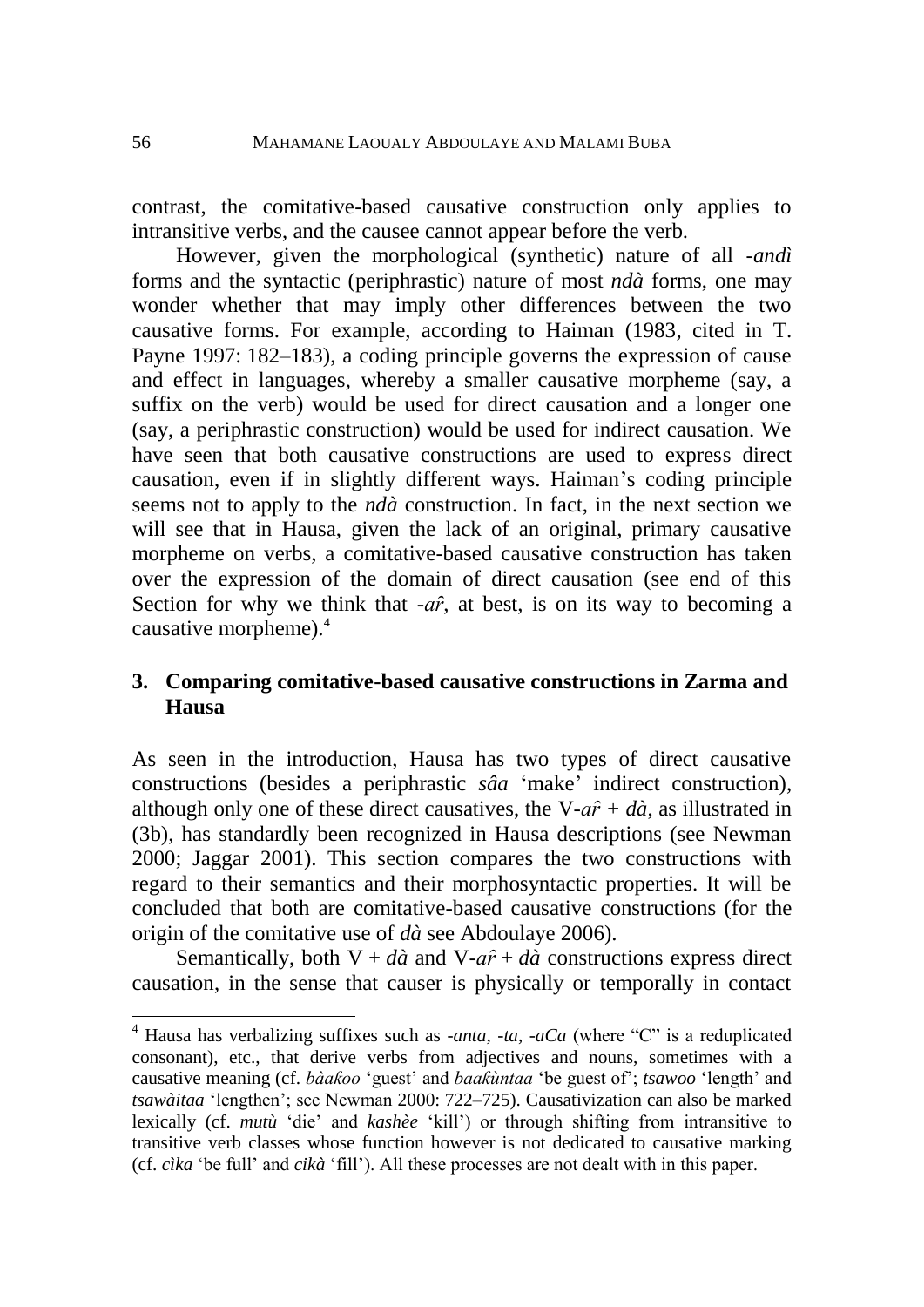with the causee. However, the  $V + d\hat{a}$  structure applies only to a comparatively few motion and transfer verbs, most of which are intransitive. When a verb allows for both causative constructions, the  $V + d\hat{a}$  form typically implies that the causer also undergoes the action, as seen next in (23):

- (23) a. *Sun gusàa dà buhuuhuwà-n cikin zaurèe.* (= 3a) 3PL.PF move CAUS sack.PL-DF in hall 'They moved up/took further the sacks into the entrance hall.'
	- b. *Sun gus-aȓ dà buhuuhuwà-n.* 3PL.PF move-CAUS CAUS sack.PL-DF 'They moved/pushed off the sacks.'

Sentence (23a) implies that the causer moved with the causee to a particular destination in a way similar to the sentences (16a), above, for Zarma. By contrast, sentence (23b) typically implies different trajectories for the causer and the causee, or the causer may not even be moving (say if the causer just kicks the sack out of the way). In this example, the  $V-a\hat{r} + d\hat{a}$  form, besides being causative, also has the efferential meaning (i.e., the verb denotes an action that sends the object away from the subject referent or away from some significant deictic center; see Parsons 1962: 268; Newman 1983). Nonetheless, some simple V + *dà* forms, too, can have the efferential meaning, as seen in:

- (24) a. *Abdù yaa aikà kuɗii gida-n Muusaa.* Abdu 3M.SG.PF send money house-of Musa 'Abdu sent (the) money to Musa's house (as gift or for safe-guarding, etc.).'
	- b. *Abdù yaa aikà dà kuɗii gida-n Muusaa.* Abdu 3M.SG.PF send EFF money house-of Musa 'Abdu sent money to Musa's house (as gift).'

In (24), the noun *kuɗii* 'money' is the logical direct object in both sentences. The only difference between them, as the translation indicates, is the more permanent nature of the transfer in the  $V + d\dot{a}$  constructions in (24b). This property was noted in Parsons (1962: 268). In both sentences there is also no idea of co-action. Another semantically causative  $V + d\dot{a}$ construction that does not imply co-action is illustrated next (cf. Abdoulaye 1996: 123 and references cited there):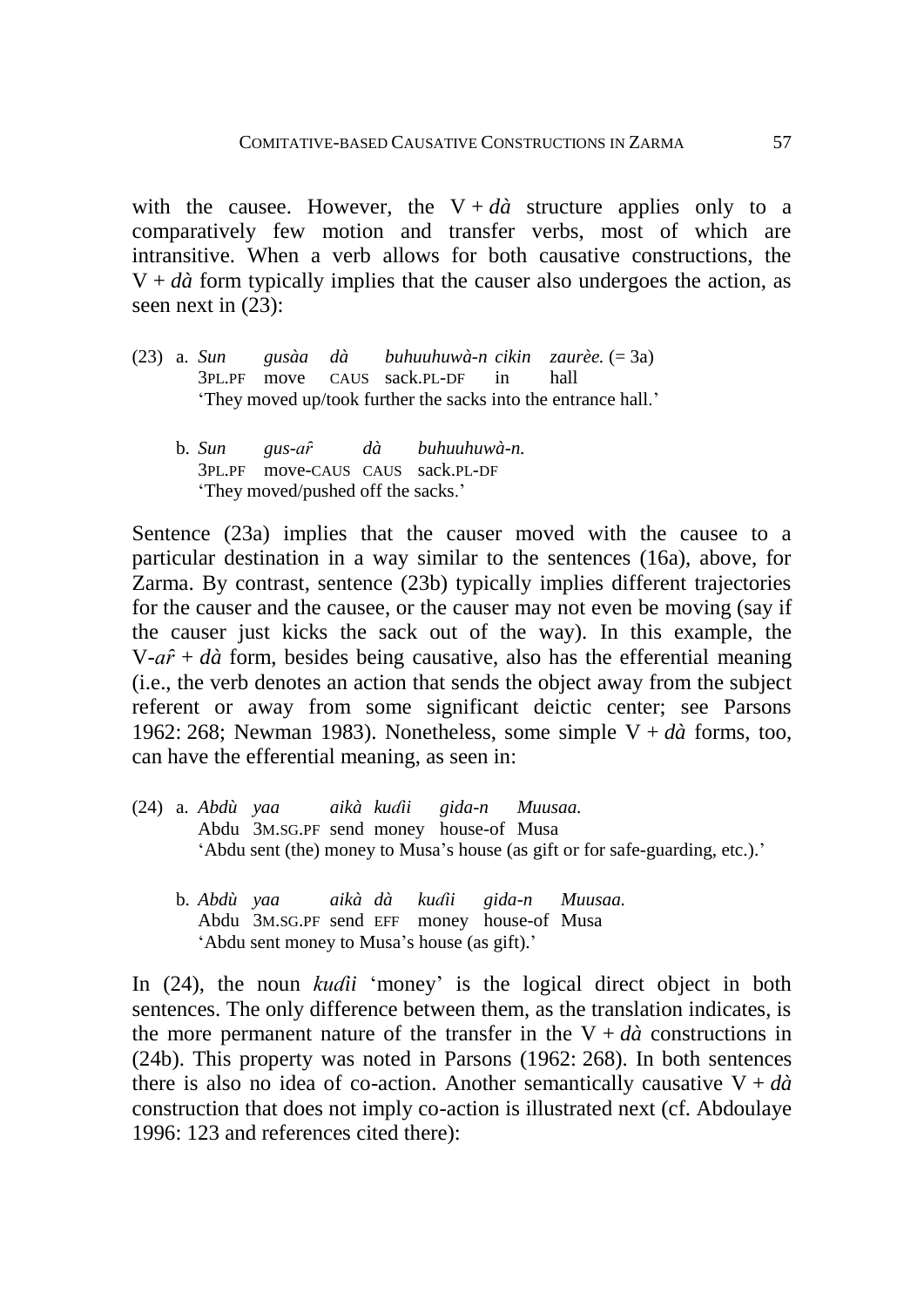- (25) a. *wà-n-dà a-kà koomoo dà shii mulkìi* one-DF-that 4-RP return CAUS 3M.SG power 'he who was returned to power'
	- b. *Mìi yat tahoo dà kee?* what 3M.SG.PF come CAUS 2F.SG 'What brought you here?' (i.e., 'Why are you here?')
	- c. *Allàh yà daɗèe dà râ-n-ka!* God 3M.SG.SBJ last CAUS life-of-2M.SG 'May God prolong your life!'

In the context of sentence (25a), international pressure and the presence of foreign troops allowed the return of a deposed president (Haiti's Aristide). In this case, one does not really have the co-action usually implied in more typical comitative-based causatives. In sentence (25b), the causer is an abstract notion (the reason that caused the trip), and there is no co-action with inanimate (non-dynamic) causers. In (25c), the life to be prolonged alone is subject to the verb's action. Hence, one sees the same grammaticalization process whereby comitative-based causatives can retain the co-action meaning characteristic of comitative structure, or they may lose the co-action meaning and become typical causative constructions where only the causee undergoes the action. This was also discussed for Zarma (cf. Section 2.2, discussion of examples 13–15 above).

Besides the semantic tendencies just described, the most important functional difference between the two causative constructions is the ability of the V- $a\hat{r}$  +  $d\hat{a}$  constructions to apply to all types of verbs, while the  $V + d\hat{a}$  construction is limited to mostly intransitive motion and transfer verbs. The V-*aȓ* + *dà* construction applies to state verbs (*tàbbatà* 'be certain', *tabbataȓ dà* 'ascertain'); activity verbs (*gùdaanà* 'be happening, be taking place', *gudaanaȓ dà* 'run, manage'); active accomplishment verbs (*ci* 'eat', *ciyaȓ dà* 'feed'); achievement verbs (*ɓacèe* 'get lost', *ɓataȓ dà* 'lead astray'); and accomplishment verbs (*gaanèe* 'understand', *gaanaȓ dà* 'make understand'). By contrast, the  $V + d\hat{a}$  construction applies to activity and active accomplishment motion and transfer verbs such as *gusàa* 'move a bit', *aikàa* 'send', *tahoo* 'come', etc., as seen earlier in this section. In some sense, the V- $a\hat{r}$  +  $d\hat{a}$  construction can be compared to the -*andi* causative formation of Zarma and the  $V + d\hat{a}$  construction to the *ndà* comitative-based causative constructions. The  $V + d\hat{a}$  is not only restricted with the verbal classes; our impression is that it is also textually less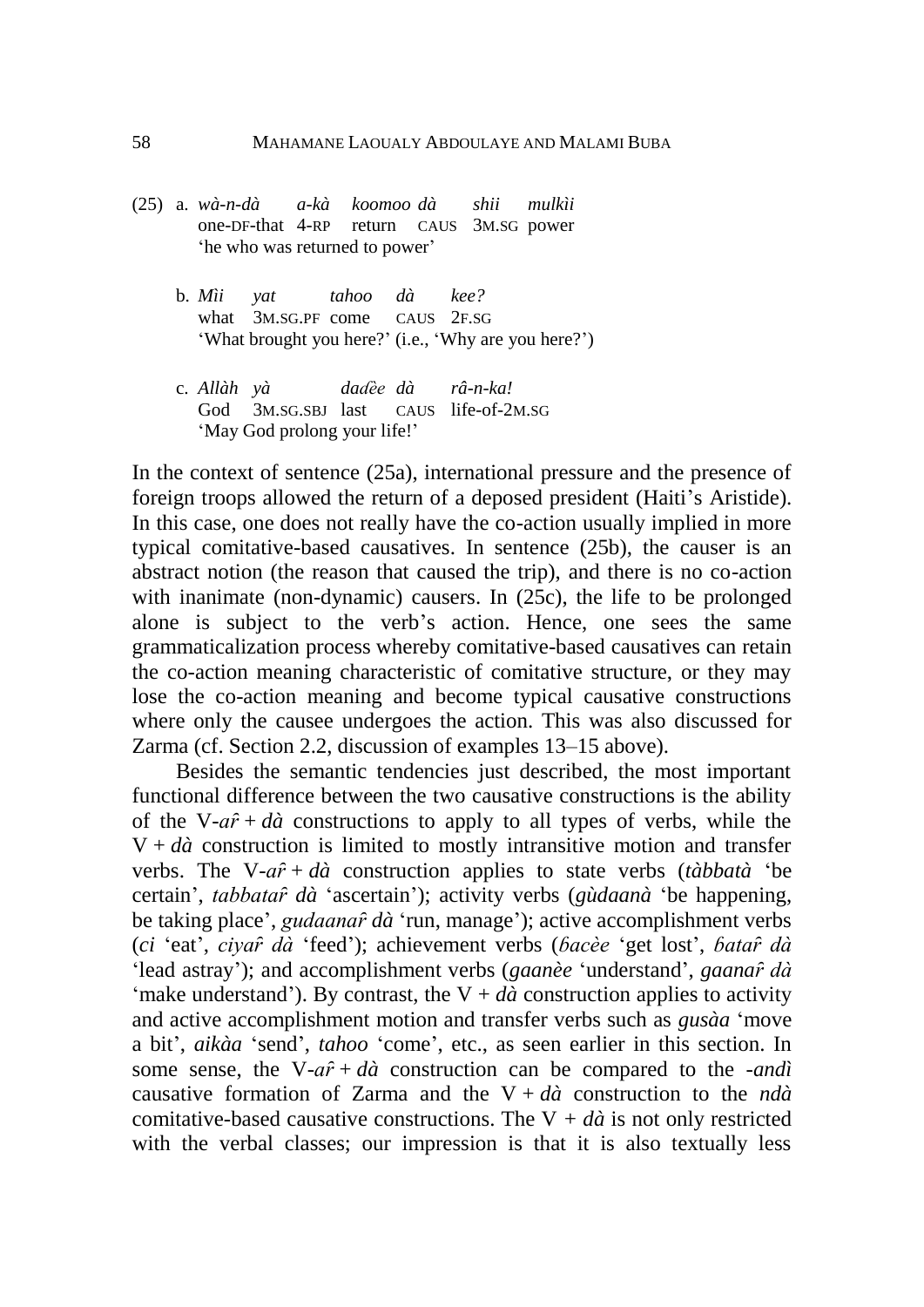frequent than the V- $a\hat{r}$  +  $d\hat{a}$  construction. For example, because of its rarity, it is only recently that the causative meaning of the  $V + d\dot{a}$ construction has been fully appreciated (cf. Abdoulaye 1996, 2005: 91).

Formally, just like in the case of Zarma, the two comitative-based causative constructions in Hausa can be analyzed as complex predicates made up of the verb and the particle *dà* and so contrast with the regular comitative construction, as seen next in (26):

(26) a.  $V + [Prep + NP]_{pp}$ b.  $[V + Particle]_v + NP$ c.  $[V-a\hat{r} + \text{Particle}]_{v} + NP$ 

The structure in (26a) characterizes the basic comitative structures (such as illustrated in example 3c above), which contain a prepositional phrase headed by *dà*. By contrast, the structures in (26b–c) characterize the causative constructions, where in both cases a verbal cluster is made up of the verb and the particle *dà*. Indeed, Abdoulaye (1996) has adduced a number of tests showing that in the causative constructions the verb and *dà* form a constituent. The pattern of fronting in the normal comitative and the  $V + d\hat{a}$  causative construction is illustrated in the following:

- (27) a. *Muusaa yaa zoo dà yaaròo.* Musa 3M.SG.PF come da boy 'Musa came with a boy.' 'Musa brought a boy.'
	- b. *Yaaròo nee Muusaa ya zoo dà shii.* boy be Musa 3M.SG.RP come da 3M.SG 'It is with a boy that Musa came.' 'It is a boy that Musa brought.'
	- c. *Dà yaaròo nee Muusaa ya zoo.* with boy be Musa 3M.SG.RP come 'It is with a boy that Musa came.'

The sentences  $(27a-b)$ , where the verb is followed by  $d\hat{a}$ , have both the comitative and the causative interpretation. However, when *dà* is shifted with its focused object noun as in (27c), then only the comitative reading is available. As noted in Abdoulaye (1996), in constituency test, the  $V-a\hat{r} + d\hat{a}$  construction evidences a stronger syntactic bound than the  $V + d\hat{a}$  construction. The V- $a\hat{r} + d\hat{a}$  also has more variation in its surface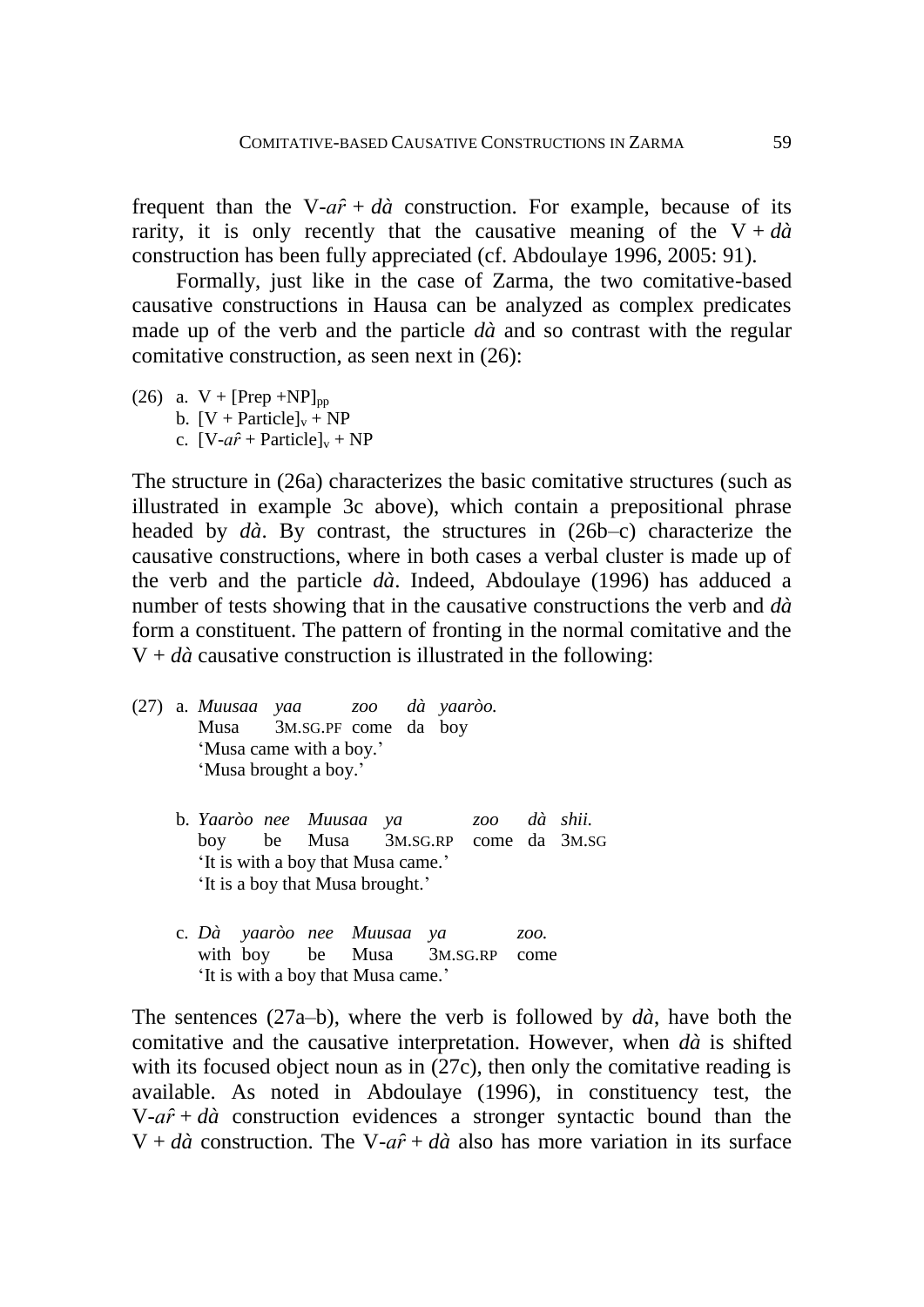form, having undergone various processes of clipping, fusion, and reanalysis into basic verbs. For example, the basic verb *ci* 'eat' can give the causative forms *ciyaȓ dà, cii dà, ciishee*, *ciisaȓ dà*, *ciyaasaȓ dà*, *ciidàa*, etc., all meaning 'feed' (see Parsons 1971/72; Newman 1973; for a summary table of various -*aȓ*-based causative forms see Abdoulaye 2005: 91). As one can see in these alternate forms, the -*aȓ* (or -*as*) suffix is not necessary for the causative meaning (although the suffix alone can mark causation when the causee nominal is moved or is understood, as in *yaaròo nee ta ciyaȓ* 'it is the boy that she fed'). According to Newman (2000: 651), the affix  $-a\hat{r}$  in the V- $a\hat{r} + d\hat{a}$  construction "is unique among the [verbal] endings] (and most other Hausa suffixes) in that it ends in a consonant rather than a vowel". Further (see Newman 2000: 654), he says that "[the V-*aȓ* + *dà* construction] is unusual among Hausa [verbal forms] not only in its internal morphological complexity, but also in the considerable dialectal variation that it exhibits". Finally, Newman (2000: 651) also believes that the suffix -*aȓ*, as an original causative marker, would have no known cognate in other Chadic languages. For all these uncertainties, one cannot without qualification claim or imply that the suffix -*af* alone marks the causative meaning (or the efferential "action away" meaning; see, for example, Jaggar 2001, 2014: 1). This leaves open the possibility that the  $V-a\hat{r} + d\hat{a}$  construction is indeed based on the comitative structure, just like the more transparent  $V + d\hat{a}$ . In that case, the suffix may originally be  $-\hat{r}$ ; that is, the (feminine) possessive linker which, besides marking possession, also binds words that form syntactically close-knit structures (cf. for example the syntactically rigid Adjective + Linker + Noun order as in *dooguwa-ȓ mootàa* 'long car', with the linker on the adjective, vs. the syntactically more flexible *mootàa dooguwaa* 'long car', without the linker). This would explain why the  $V-a\hat{r} + d\hat{a}$  construction is syntactically more rigid than the  $V + d\hat{a}$  construction.

### **4. Further remarks on the grammaticalization of comitative-based causative forms**

For Heine and Reh (1984: 137), "[o]ne of the most likely adpositions to undergo verbal attraction and to become a verbal derivative extension is the comitative preposition ('with')." Numerous studies have now shown that causatives are among the constructions that frequently derive from comitative constructions (Maslova 1993, cited in Lobben 2010: 390; D. Payne 2002: 502–503; Soubrier 2008). These types of causatives have been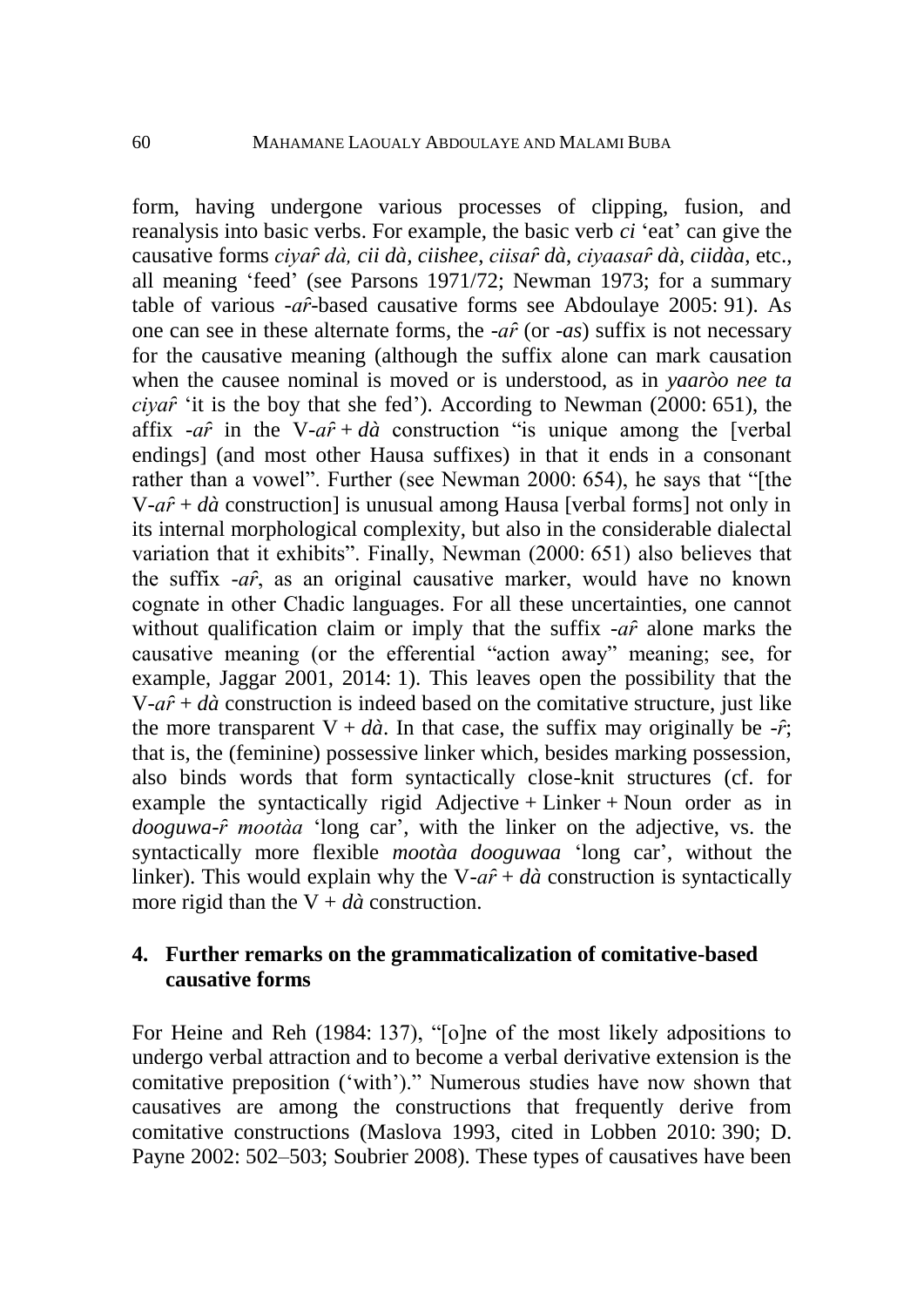referred to as sociative causatives, in which, according to Dixon (2000), "the causer is also involved in the activity", and so they presuppose two animate participants acting together. This is also the reason why Shibatani and Pardeshi (2002: 147–153) proposed that comitative-based causatives are intermediary between direct and indirect causation. However, as per the gradual nature of grammaticalization processes, comitative-based causatives can evolve and drop the co-action semantics and imply that only the causee undergoes the verb's action, in direct or indirect causation. For example consider the following Asheninka (Arawakan) data cited in D. Payne (2002: 489–490):

(28) *r-atsipe-t-aka-ak-e-na* 3M-suffer-&-CAUS-PF-MODE-1 'he made me suffer'

According to D. Payne (2002: 489–490), the most natural reading of (28) implies that both causer and causee undergo the action (say, causer took causee out in rain and both suffered the downpour). This interpretation happens especially if the example is out of context and is more frequent. However, the example can also have an interpretation whereby the causee alone undergoes the action, giving a typical direct causative.

In the preceding sections, we have seen a similar development in both Zarma and Hausa. One may note that there seems to be a special affinity between the causative interpretation and the generic motions verbs, and not just any dynamic verb that may appear in a comitative construction (say, the verbs meaning 'to work' or 'to dance'). Songhay illustrates this situation well, with the three verbs *koy* 'go*', kâa* 'come', and *yêe* 'return' being the only verbs that allow a causative interpretation in all (southern) Songhay varieties. One likely explanation will be that these verbs, besides being generic, are also the ones that are compatible with a direct physical control of the causee by the causer in the comitative action (say, causer perhaps taking causee's hand and moving him in entrainment). Other verbs (say, *work*, *eat*, *drink*) will not easily allow a simultaneous action with a physical entrainment. As we have seen, in Zarma and Dandi Sanni the construction has expanded to other verbs. For example, the verbs that turn up frequently in our Zarma data that allow a causative reading with *ndà* are the specific motion verbs with meaning such as 'go out', 'enter', 'walk', 'pass', etc., all of which can also entail co-action and direct control of the causee by the causer in entrainment (cf. also Shibatani & Pardeshi 2002: 118, cited in Lobben 2010: 308–309). Other frequent verbs allowing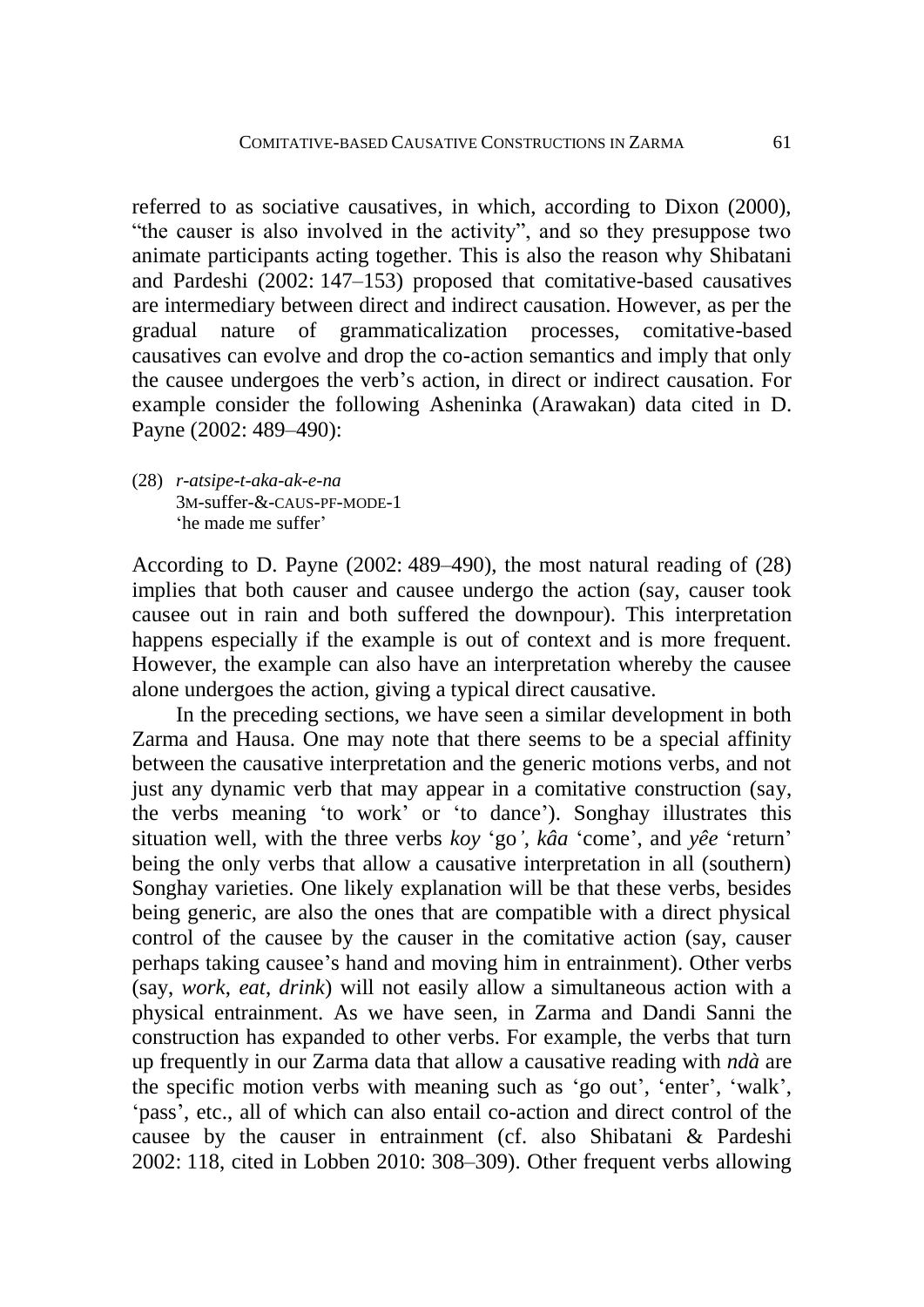*ndà-*causative construction are stance verbs meaning 'rise', 'sit', 'lie', etc. However, with these verbs, co-action cannot combine with direct control by the causer since the causer typically can only invite the causee to sit down (in indirect causation, maybe while sitting himself) or force or assist the causee into position, but without co-action (direct causation). Just like in Asheninka, with all these verbs the context may weaken one or the other factor critical in the initial stage of grammaticalization. For example, in data (15) above, there is direct control (God make the pond appear), but no co-action. In data (25b), with an inanimate causer, there is no co-action, and the control is simply a motivation (the reason compelling the person into coming). Generally, this weakening of the initial co-action meaning goes hand in hand with formal reduction and fusion of the elements in the construction. For example, in sentences (14–15) in Section 2.2, where there is no co-action, the fused *kònda* 'take' cannot be replaced with the periphrastic source constructions *koy ndà* 'go with, take'.

Compared with Zarma, Hausa seems to have gone further down the grammaticalization process, both semantically and formally. Semantically, the Hausa comitative-based causatives, especially the V- $a\hat{r} + d\hat{a}$  forms, affect all verbs, not just intransitive motion verbs. With the non-motion verbs, the causative inference naturally takes precedence over the notion of co-action; i.e., the causer is no longer involved in the main action, and there is some kind of transfer to the causee, a *faire-faire* (make do) semantics. Formally, Hausa also exhibits a greater degree of integration, with the  $V-a\hat{r} + d\hat{a}$  giving rise to purely morphological variants that can be suffixed with other verbal extensions (for example, the verb *ci* 'eat', is the basis of the causative forms *ciyaȓ dà*, *cii dà*, *ciidàa* 'feed'; however, *ciidàa* itself can be further extended with a ventive morpheme to give *ciidoo* 'feed + movement towards deictic center'; see Abdoulaye 2005: 91).

Given this general use of comitative-based constructions to express causatives in Hausa, it is very likely that the Songhay varieties in Niger and Nigeria extended their use of comitative *ndà*-based causative construction to more verbs under the influence of Hausa. On the one hand, we have seen in Section 2.2 that in the main Songhay varieties of Mali, the particle *ndà* has lost its comitative function. Therefore, in these varieties, the forms *kondà* 'take', *kànde* 'bring', and *yendà* 'return' are no longer linked to the comitative constructions, which do not exist (the particle *ndà* in Koyra Chiine and Koyraboro Senni now expresses comparison, the instrumental function and a few other non-comitative functions; see the examples given in Heath 1998: 132, 137 and Heath 1999: 152, respectively). On the other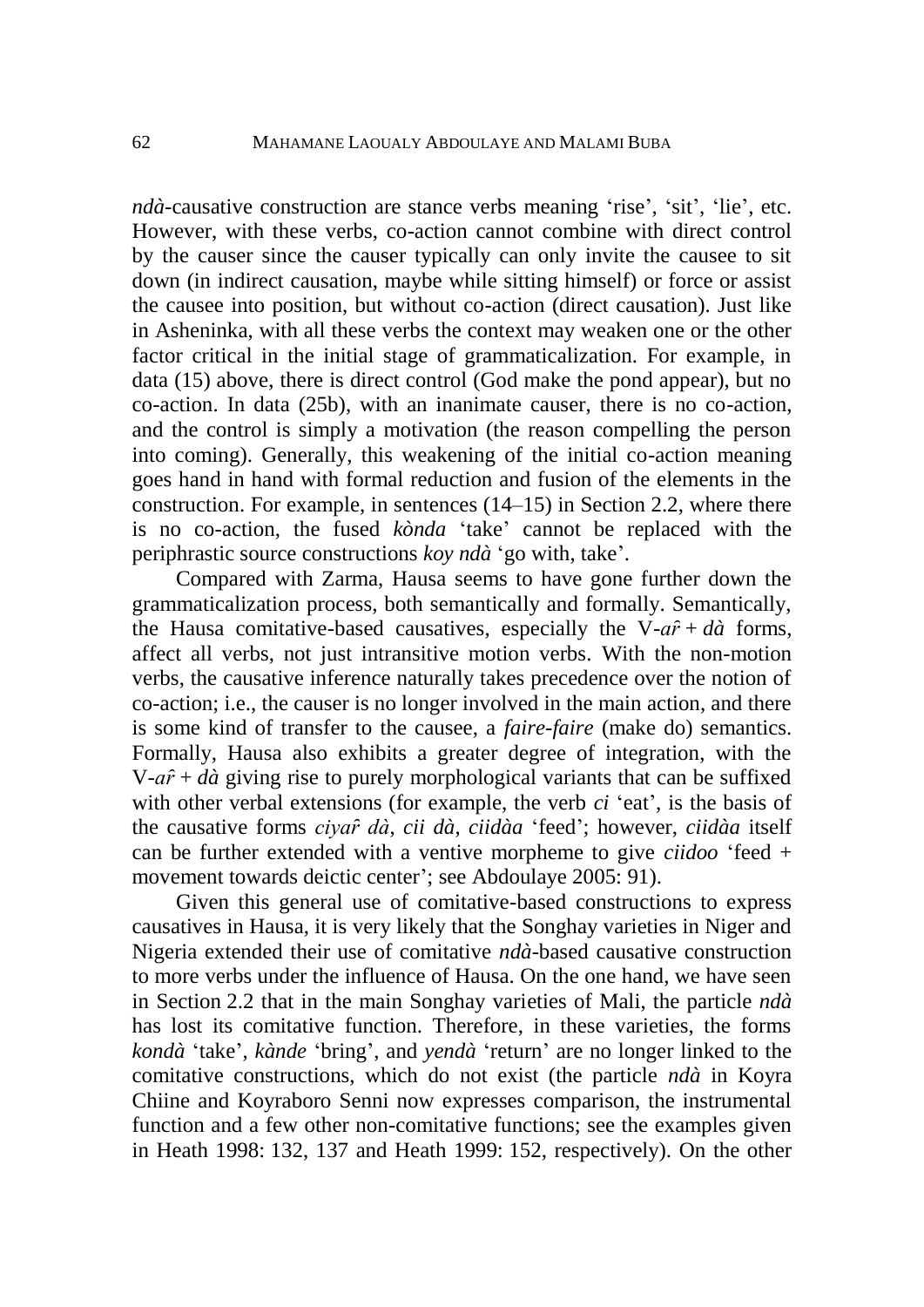hand, the majority of the speakers of the Songhay varieties in Niger and Nigeria know Hausa. The residents of the main towns are in fact fluent Zarma-Hausa bilingual speakers. This is especially true of the residents of Niamey, Gaya, Dosso, and Bankanu. In fact, some previous studies have already pointed out many shared features between Hausa and Songhay (cf., amongst others, Gouffé 1970–1971; Zima 1992, 1997). This should not be surprising given the extensive contact between the Hausa and Songhay people stretching back centuries. It is also very likely that more languages in the area share the comitative-based causative so that one can indeed speak of an areal feature. For example, the spreading of the comitativebased causative construction to other motion verbs and to transitive verbs seems to have also happened in Tasawaq, a Northern Songhay language that is also well in contact with Hausa (cf. Sidibé 2010).

## **5. Conclusion**

In this paper, we have seen that Zarma in Niger and Nigeria has a comitative-based causative construction that mostly involves dynamic activity and active accomplishment verbs that express motion, stance, and appearance/disappearance. In this respect, Zarma contrasts with the main Songhay varieties in Mali where the comitative-based causative constructions concern three generic motion verbs only. These three verbs have probably grammaticalized very early; i.e., before the particle *ndà* lost its comitative function in these varieties. By contrast, in Hausa all verb classes can form their causative constructions based on the comitative structure. Given the sociolinguistic situation in Western Niger and in Northwestern Nigeria, we have assumed that the Zarma belongs together with Hausa to an area characterized by the comitative-based causative feature. However, further studies are needed to delimit this area and determine all the languages involved.

## **References**

- Abdoulaye, Mahamane L. (1996) Efferential "verb + *dà*" constructions in Hausa. *Journal of African Languages and Linguistics* 17: 113–151.
- ―— (2004) Comitative, coordinating, and inclusory constructions in Hausa. In Martin Haspelmath (ed.), *Coordinating constructions*, pp. 165–193. Amsterdam: John Benjamins.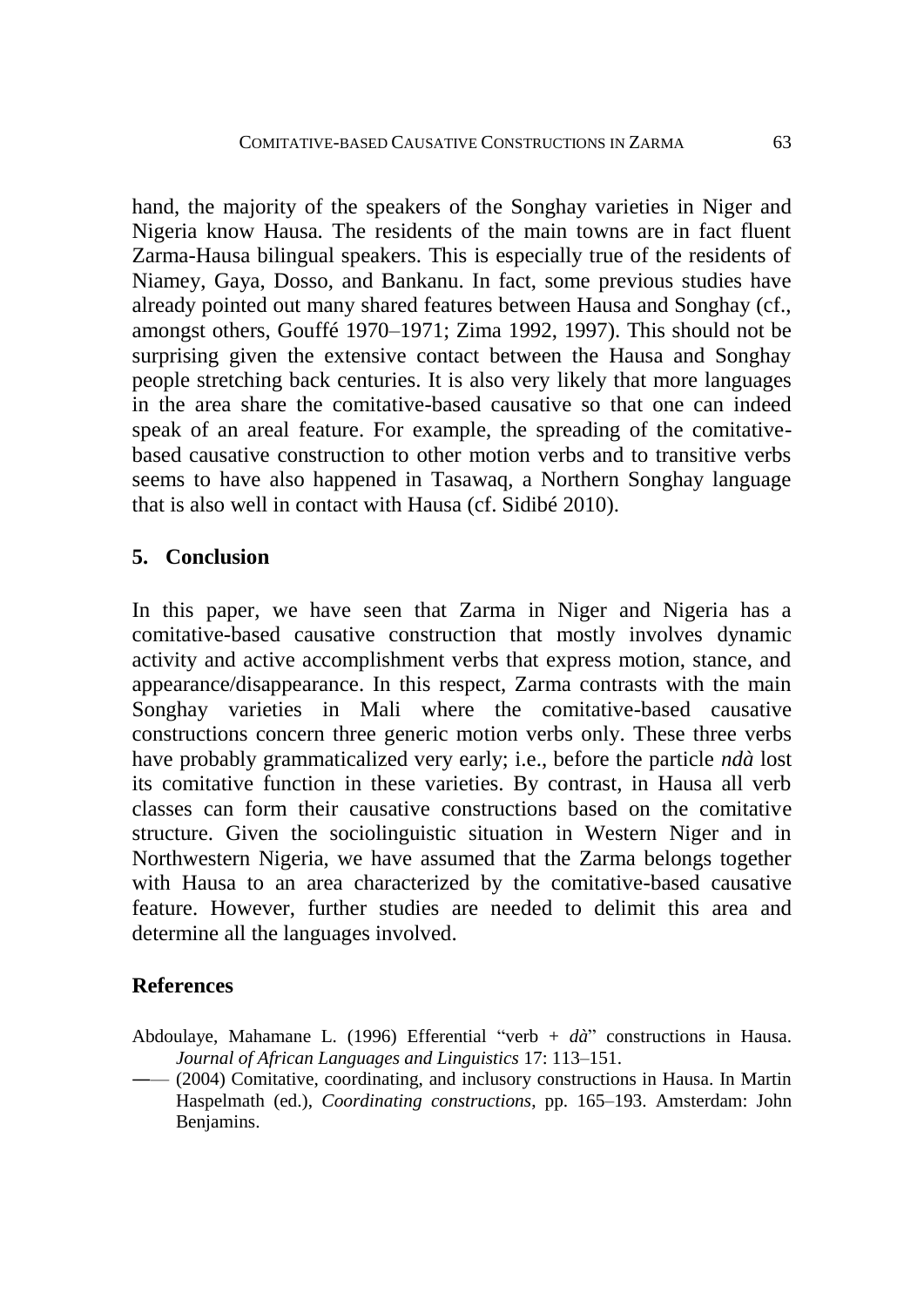- ―— (2005) A Review of Jaggar (2001): Hausa. *Journal of African Languages and Linguistics* 26: 81–92.
- ―— (2006) Existential and possessive predications in Hausa. *Linguistics* 44 (6): 1121– 1164.
- ―— (2008) L'alternance ditransitive en zarma. *Hyper Articles en Ligne*. <http://hal.archives-ouvertes.fr/hal-00268179/fr/> (30 January 2013).
- Abdoulaye, Mahamane L. & Sidibé, Alimata (2012) La fonction comitative de *ńdà* en zarma. *Mu Kara Sani* 17 (2): 6–23.
- Bernard, Yves & White-Kaba, Mary (1994) *Dictionnaire Zarma-Français (République du Niger)*. Niamey: ACCT.
- Bybee, Joan L. & Pagliuca, William (1987) The evolution of future meaning. In Anna Giacalone Ramat, Onofrio Carruba & Giuliano Bernini (eds.), *Papers from the 7th International Conference on Historical Linguistics*, pp. 108–122. Amsterdam: John Benjamins.
- Comrie, Bernard & Polinsky, Maria (eds.), (1993) *Causatives and Transitivity,* Studies in Languages Companion 23. Amsterdam: John Benjamins.
- Daouda Maman, Rakiatou (2010) Quelques Aspects du Dandi: Aspects, Temps, Modes, Marque du Défini et Ordre Syntaxique. Unpublished Maîtrise thesis. Abdou Moumouni University, Niamey.
- Dixon, R. M. W. (2000) A typology of causatives: Form, syntax and meaning. In R. M. W. Dixon & Alexandra Aikhenvald (eds.), *Changing Valency: Case Studies in Transitivity,* pp. 30–83. Cambridge: Cambridge University Press.
- Dowty, David (1979) *Word Meaning and Montague Grammar*. Dordrecht: Reidel.
- Gado, Boubé (1980) Le Zarmatarey: Contibution à l'Histoire des Populations d'entre Niger et Dallol Mawri. Niamey: IRSH. [*Etudes Nigériennes, vol.* 45]
- Gouffé, Claude (1970–1971) Une corrélation typologique dans quatre langues de l'Afrique Occidentale : les fonctions de \*N-\*). *Afrika und Übersee* 54: 286–302.
- Haiman, John (1983) Iconic and economic motivation. *Language* 59: 781–819.
- Hamani, Abdou (1981) *La Structure Grammaticale du Zarma*. Thèse de Doctorat d'État. Université de Paris VII.
- Haspelmath, Martin (1993) More on the typology of the inchoative/causative verb alternation. In Bernard Comrie & Maria Polinsky (eds.), pp. 87–120. Amsterdam: John Benjamins.
- Heath, Jeffrey (1998) *A Grammar of Koyra Chiini: The Songhay of Timbuktu,* Mouton Grammar Library 19. Berlin/New York: Mouton de Gruyter.
- ―— (1999) *A Grammar of Koyraboro (Koroboro) Senni: The Songhay of Gao, Mali,* Westafrikanische Studien 19. Köln: Rüdiger Köppe.
- Heine, Bernd & Reh, Mechthild (1984) *Grammaticalization and Reanalysis in African Languages*. Hamburg: Helmut Buske Verlag.
- Hopper, Paul & Traugott, Elizabeth Closs (1993) *Grammaticalization*. Cambridge: Cambridge University Press.
- Ide, Adamu (2003) *Wa Sappe ay se* [Vote for me]. Niamey: Albasa.
- Jaggar, Philip J. (2001) *Hausa,* London Oriental and African Language Library 7. Amsterdam: John Benjamins.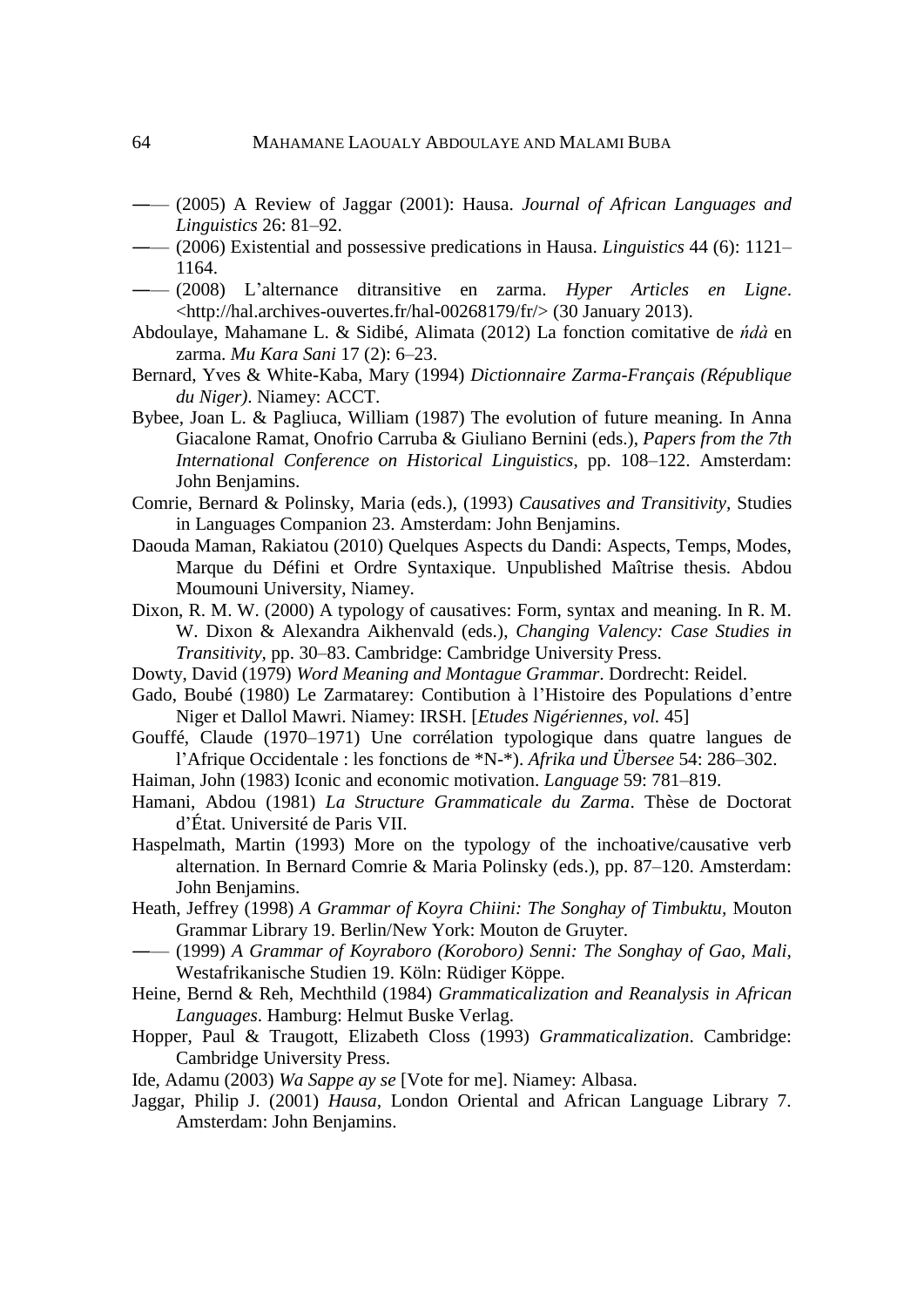- $(2014)$  The Hausa "Grade 5/Causative-Efferential" Verb: Causative, Noncausative, or Both? A Critical Assessment Of Previous Analyses. In *Festschrift in Honour of Petr Zima* (in press; prepublication copy available at <http://eprints.soas.ac.uk/18488/1/Morphological%20causatives%20in%20Hausa. pdf>; viewed on 10 September 2014).
- Lobben, Marit (2010) The Hausa Causative and Benefactive in a Cognitive and Cross-Linguistic Perspective. Unpublished PhD dissertation. University of Oslo.
- Maslova, Elena S. (1993) The causative in Yukaghir. In Bernard Comrie & Maria Polinsky (eds), pp. 87–120. Amsterdam: John Benjamins.
- Newman, Paul (1973) Grades, vowel-tone classes and extensions in the Hausa verbal system. *Studies in African Linguistics* 4: 297–346.
- ―— (1983) The efferential (alias "causative") in Hausa. In Ekkehard H. Wolff & Hilke Meyer-Bahlburg (eds.), *Studies in Chadic and Afroasiatic Linguistics*, pp. 397– 418. Hamburg: Helmut Buske.
- ―— (2000) *The Hausa Language: An Encyclopedic Reference Grammar*. New Haven: Yale University Press.
- Nicolaï, Robert (1983) Position, structure and classification of Songay. In M. Lionel Bender (ed.), *Nilo-Saharan Studies*, pp. 11–41. Lansing, MI: Michigan State University Press.
- Oumarou Yaro, Bourahima (1993) *Éléments de Description du Zarma (Niger)*. Thèse de Doctorat Nouveau Régime. Université Stendhal, Grenoble III.
- Parsons, F. W. (1962) Further observations on the "causative" grade of the verb in Hausa. *Journal of African Languages* 1 (3): 253–272.
- ―— (1971/72) Suppletion and neutralization in the verbal system of Hausa. *Afrika und Übersee* 55: 49–97, 188–208.
- Payne, David (2002) Causatives in Asheninka: The case for a sociative source. In Masayoshi Shibatani (ed.), pp. 485–505. Amsterdam: John Benjamins.
- Payne, Thomas E. (1997) *Describing Morphosyntax: A Guide for Field Linguists*. Cambridge: Cambridge University Press.
- Prost, R.P.A. (1956) *La langue Sonay et ses Dialectes*. Dakar: IFAN.
- Saydu Hanfiiyu, Hamiidu (2004) Bana. In Hamiidu Saydu Hanfiiyu (ed.), *Ay ne hã*, Vol. 1, pp. 187–232. Niamey: Albasa.
- Shibatani, Masayoshi (ed.), (2002) *The Grammar of Causation and Interpersonal Manipulation*. Amsterdam: John Benjamins.
- Shibatani, Masayoshi & Pardeshi, Prashant (2002) The causative continuum. In Masayoshi Shibatani (ed.), pp. 485–505. Amsterdam: John Benjamins.
- Sibomana, Leo (2001) Trois contes zarma. *Afrika und Übersee* 84: 213–256.
- Sidibé, Alimata (2010) Procédés de pluralisation et marques du pluriel dans une langue dite "mixte": le tasawaq d'Ingall. *Nordic Journal of African Studies* 19 (2): 108– 123.
- Soubrier, Aude (2008) Emerging causative construction in Ikposo ? (Kwa, Togo). Presentation at the *International Workshop on the Description and Documentation of the Ghana-Togo-Mountain Langages*, Ho, July 2008.